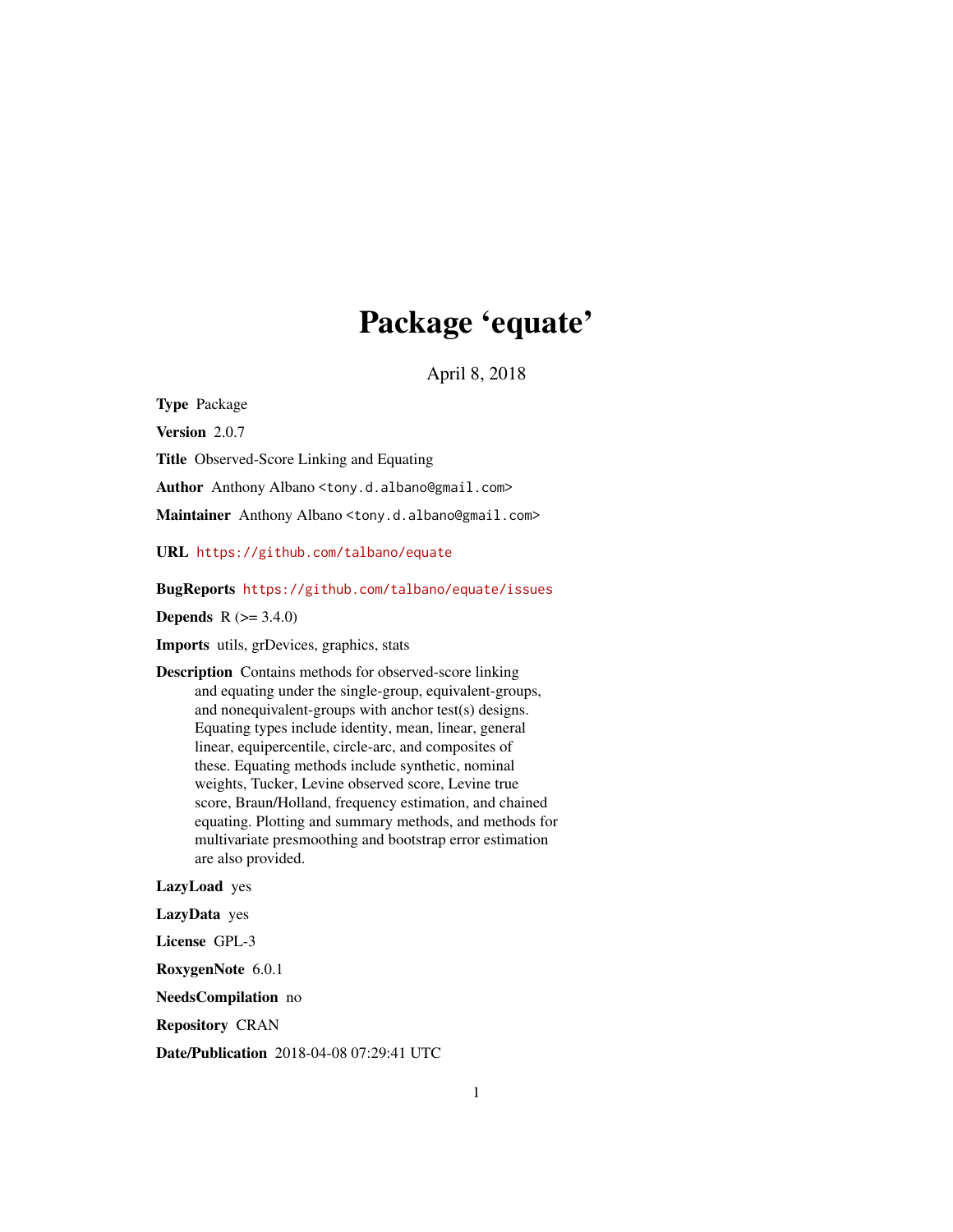# <span id="page-1-0"></span>R topics documented:

| Index | 33 |  |
|-------|----|--|

equate-package *Observed-Score Linking and Equating*

# Description

Contains methods for observed-score linking and equating under the single-group, equivalentgroups, and nonequivalent-groups with anchor test(s) designs. Equating types include identity, mean, linear, general linear, equipercentile, circle-arc, and composites of these. Equating methods include synthetic, nominal weights, Tucker, Levine observed score, Levine true score, Braun/Holland, frequency estimation, and chained equating. Plotting and summary methods, and methods for multivariate presmoothing and bootstrap error estimation are also provided.

# Details

| Package: | equate            |
|----------|-------------------|
| Version: | 2.0.7             |
| Date:    | 2018-04-06        |
| Depends: | $R$ ( $>=$ 3.4.2) |
| License: | GPL-3             |

# Index:

| ACTmath      | <b>ACT Mathematics Test Scores</b>                               |
|--------------|------------------------------------------------------------------|
| KBneat       | Test Scores Under a NEAT design                                  |
| <b>PISA</b>  | Programme for International Student Assessment 2009 USA Data     |
| descriptives | <b>Descriptive Statistics for Frequency Tables</b>               |
| percentiles  | Percentile Ranks and Cumulative Frequencies for Frequency Tables |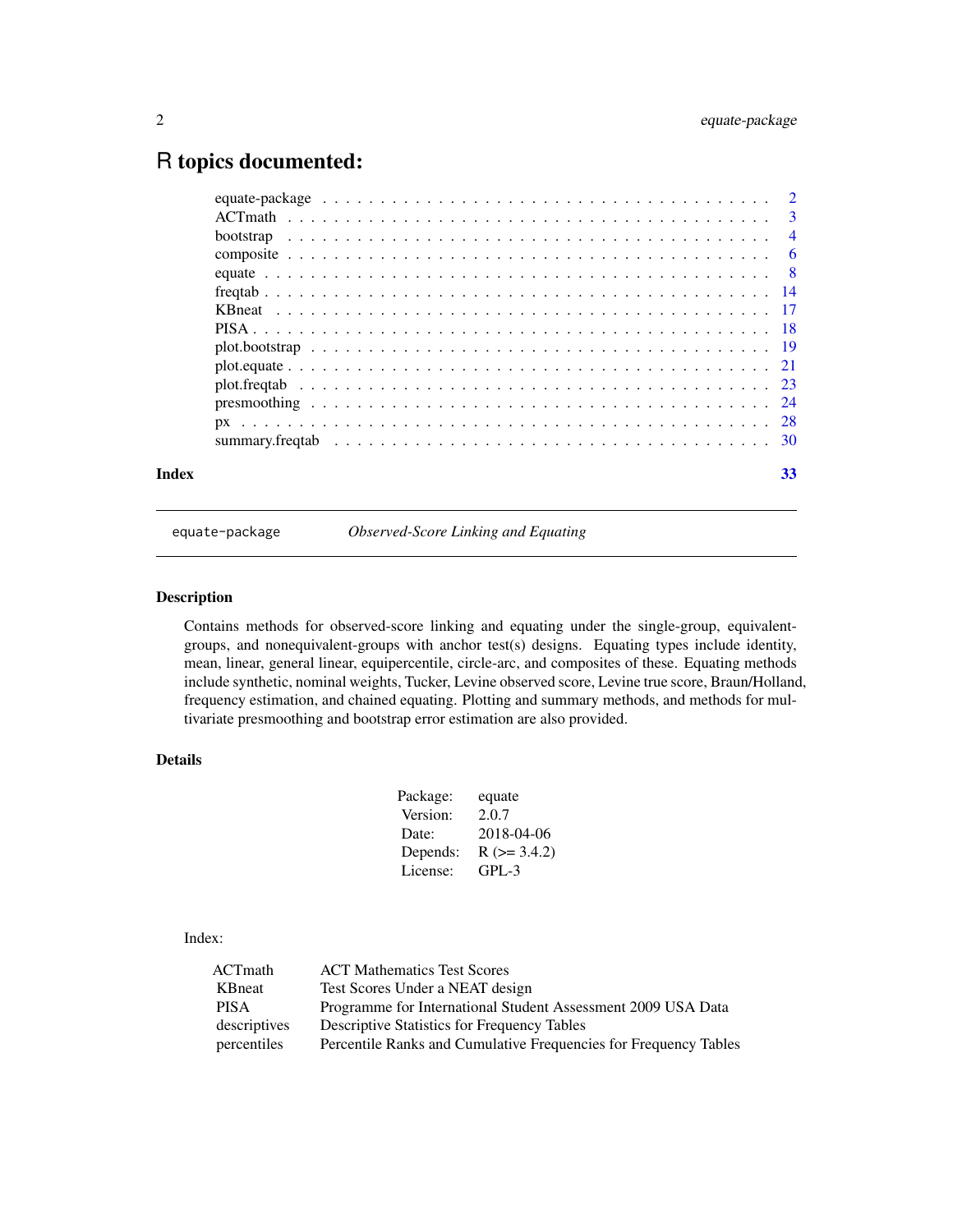<span id="page-2-0"></span>

| equate       | Observed Score Linking and Equating        |
|--------------|--------------------------------------------|
| composite    | Composite Linking and Equating             |
| bootstrap    | <b>Bootstrap Equating Error</b>            |
| freqtab      | <b>Frequency Distribution Tables</b>       |
| presmoothing | <b>Frequency Distribution Presmoothing</b> |
| plot.freqtab | <b>Plotting Frequency Distributions</b>    |
| plot.equate  | <b>Plotting Equating Results</b>           |
|              |                                            |

Further information is available in the following vignettes:

equatevignette equate vignette (source, pdf)

The package vignette provides an introduction to linking and equating and includes descriptions of the supported equating methods and examples. The help page for the main function of the package, [equate](#page-7-1), contains additional examples.

#### Author(s)

Anthony Albano <tony.d.albano@gmail.com>

ACTmath *ACT Mathematics Test Scores*

#### Description

This dataset contains score distributions for two forms of the ACT mathematics test, as presented in table 2.5 of *Test Equating, Scaling, and Linking* (Kolen and Brennan, 2004; p. 50).

#### Usage

ACTmath

# Format

A 41 by 3 data. frame containing the score scale, frequencies for form X, and frequencies for form Y.

#### Source

Kolen, M. J., and Brennan, R. L. (2004). *Test Equating, Scaling, and Linking*. (2nd ed.), New York: Springer.

The dataset is also provided with the equating software RAGE, available at the following link: <http://www.education.uiowa.edu/centers/casma/computer-programs>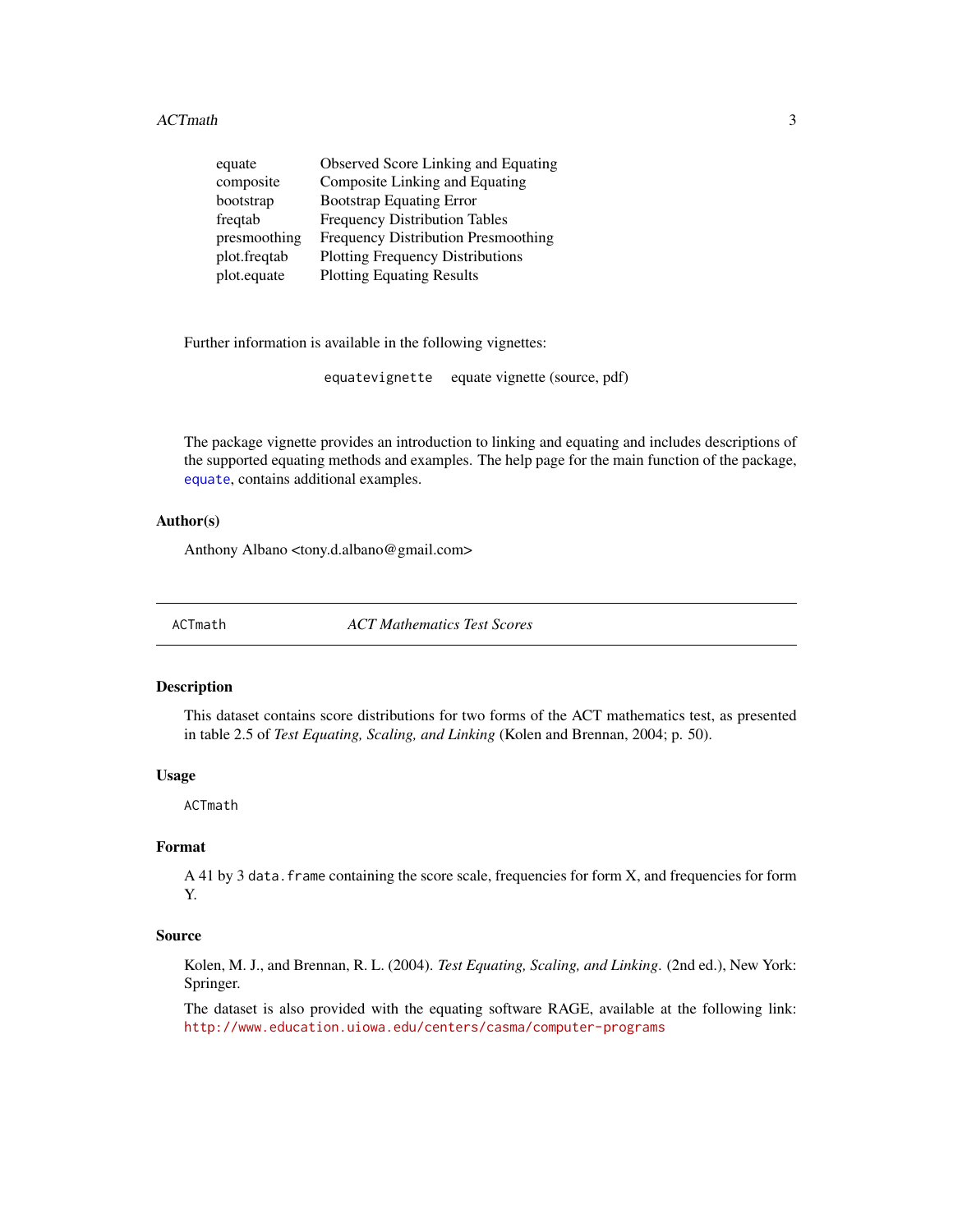<span id="page-3-1"></span><span id="page-3-0"></span>

# Description

These functions return bootstrap standard errors, bias, and RMSE of equating. A summary method estimates mean and weighted mean errors over the score scale.

# Usage

```
bootstrap(x, ...)
## Default S3 method:
bootstrap(x, y, \ldots)## S3 method for class 'equate'
bootstrap(x, xp = x*x, yp = xsy, ...)
## S3 method for class 'freqtab'
bootstrap(x, y, xn = sum(x), yn = sum(y), reps = 100,
  crit, args, eqs = FALSE, sharesmooth = FALSE, ...)
## S3 method for class 'bootstrap'
summary(object, weights, subset, ...)
```
# Arguments

| X          | either an equating object, obtained with the equate function, or a score distri-<br>bution of class "freqtab".                                                           |
|------------|--------------------------------------------------------------------------------------------------------------------------------------------------------------------------|
| $\ddots$ . | further arguments passed to or from other methods.                                                                                                                       |
| y          | score distribution of class "frequal".                                                                                                                                   |
| xp, yp     | optional frequency tables replacing those equated in x, used for parametric boot-<br>strap resampling.                                                                   |
| xn, yn     | integers specifying the number of scores to sample from each distribution at<br>each replication (default is the total number observed in each).                         |
| reps       | number of bootstrap replications.                                                                                                                                        |
| crit       | vector of equated scores serving as the criterion equating function when cal-<br>culating bootstrap bias and RMSE, both of which are returned when crit is<br>specified. |
| args       | named list of equating arguments, passed to equate, specifying, e.g., the equat-<br>ing type and method. See below for details.                                          |
| egs        | logical, with default FALSE, indicating whether or not the matrices of equating<br>functions (one column per replication, per equating) should be returned.              |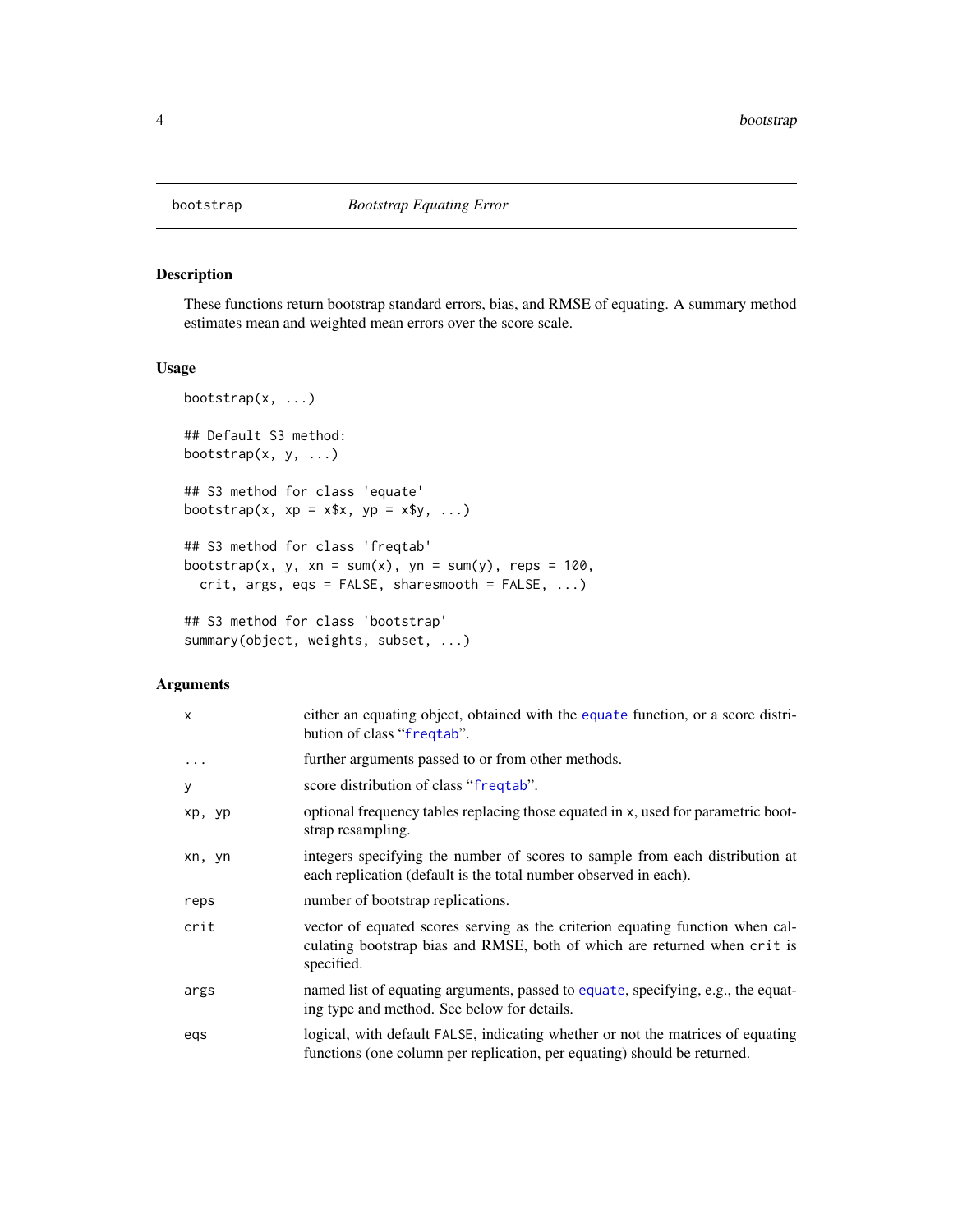#### <span id="page-4-0"></span>bootstrap 500 to 100 million to 100 million to 100 million to 100 million to 100 million to 100 million to 100

| sharesmooth | logical, defaulting to FALSE, indicating whether or not loglinear presmoothing<br>should be performed once per replication using arguments given in args. Ig-<br>nored if smoothmethod = $"loglinear"$ is not given in any args. |
|-------------|----------------------------------------------------------------------------------------------------------------------------------------------------------------------------------------------------------------------------------|
| object      | bootstrap output to be summarized.                                                                                                                                                                                               |
| weights     | vector of weights to be used in calculating weighted average errors with summary,<br>defaulting to the frequencies in margin(object\$x).                                                                                         |
| subset      | vector indicating a subset of the score scale for which errors should be summa-<br>rized.                                                                                                                                        |

#### Details

Samples are drawn of size xn and yn, with replacement, from each score distribution. Form Y equivalents of each form X score are then obtained using either the arguments in the equating output or those provided. This process is repeated reps times. Standard errors are calculated as standard deviations over replications for each score point; bias is the mean equated score over replications, minus the criterion; and RMSE is the square root of the squared standard error and squared bias combined.

The bootstrap method for objects of class "equate" is designed to be called from within [equate](#page-7-1). It simply extracts the necessary arguments from the equating output before bootstrapping.

When each element in args is a named list of equating arguments, multiple equatings are performed at each replication in the bootstrapping.

The summary method returns a data.frame of mean standard errors, bias, and rmse, and weighted means, as applicable.

#### Value

With bootstrap, a list is returned, containing arguments supplied for x, y, reps, xn, yn, and args. For a single equating, the mean equating function over replications and a vector of standard errors se are included, along with vectors of bias and rmse, when crit is provided, and a matrix of equating functions eqs when eqs = TRUE. For multiple equatings, where each element of args is a list of equating arguments, matrices are returned for the mean functions, standard error, bias, and RMSE, and the equating functions will be returned as a list of matrices. The summary method returns a data frame of mean standard errors, bias, and rmse, and weighted means, as applicable.

### Methods (by class)

- default: Default bootstrap method for "[freqtab](#page-13-1)" objects.
- [equate](#page-7-1): Method for "equate" objects.
- freqtab: Bootstrap method for "[freqtab](#page-13-1)" objects.

#### Author(s)

Anthony Albano <tony.d.albano@gmail.com>

#### See Also

[plot.bootstrap](#page-18-1)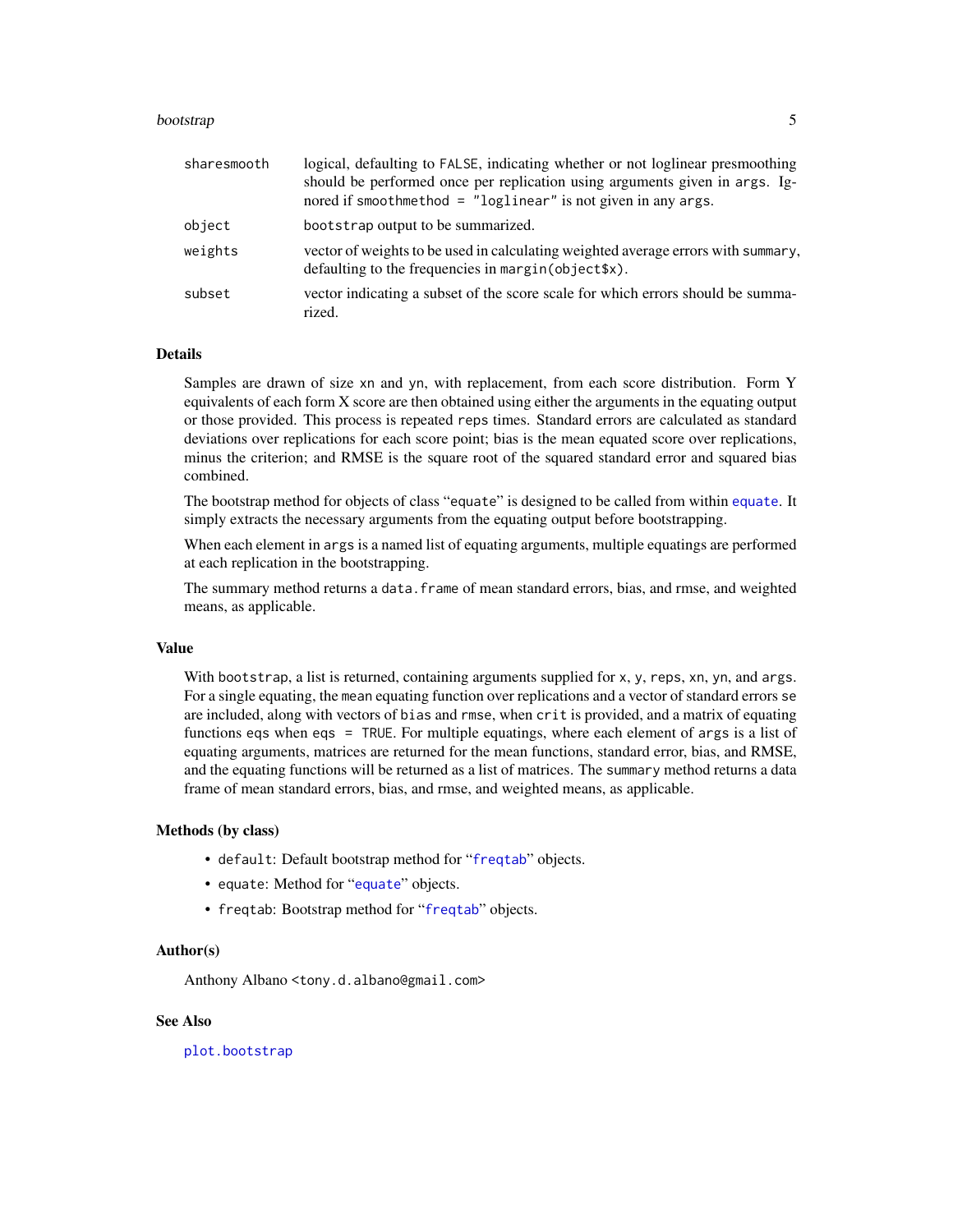#### Examples

```
# Parametric bootstrapping using smoothed
# frequency distributions
set.seed(111213)
x \leftarrow freqtab(KBneat$x, scales = list(0:36, 0:12))
y \le- freqtab(KBneat$y, scales = list(0:36, 0:12))
xp \leftarrow loglinear(x, asfreqtab = TRUE)
yp <- loglinear(y, asfreqtab = TRUE)
crit <- equate(xp, yp, "e", "c")$conc$yx
eqargs \le list(m.t = list(type = "m", method = "t"),
  l.t = list(type = "l", method = "t"))bootout1 <- bootstrap(x = x, y = y, xn = 20, yn = 20,
  crit = crit, args = eqargs, reps = 30)
plot(bootout1, out = "rmse", legendplace = "top",
  addident = FALSE)
# Bootstraps for an existing equating
eq \leq equate(x, y, type = "m", method = "t")
bootout2 <- bootstrap(eq, xn = 100, yn = 100,
  crit = crit, reps = 20)
summary(bootout2)
```
#### composite *Composite Linking and Equating*

### Description

This function creates a composite linking or equating as a combination of two or more other linking or equating functions.

#### Usage

```
composite(x, ...)
## Default S3 method:
composite(x, wc, ...)
## S3 method for class 'equate.list'
composite(x, wc, name, symmetric = FALSE, p = 1,
  verbose = TRUE, ...)## S3 method for class 'list'
composite(x, wc, name, symmetric = FALSE, p = 1,verbose = TRUE, ...)
```
<span id="page-5-0"></span>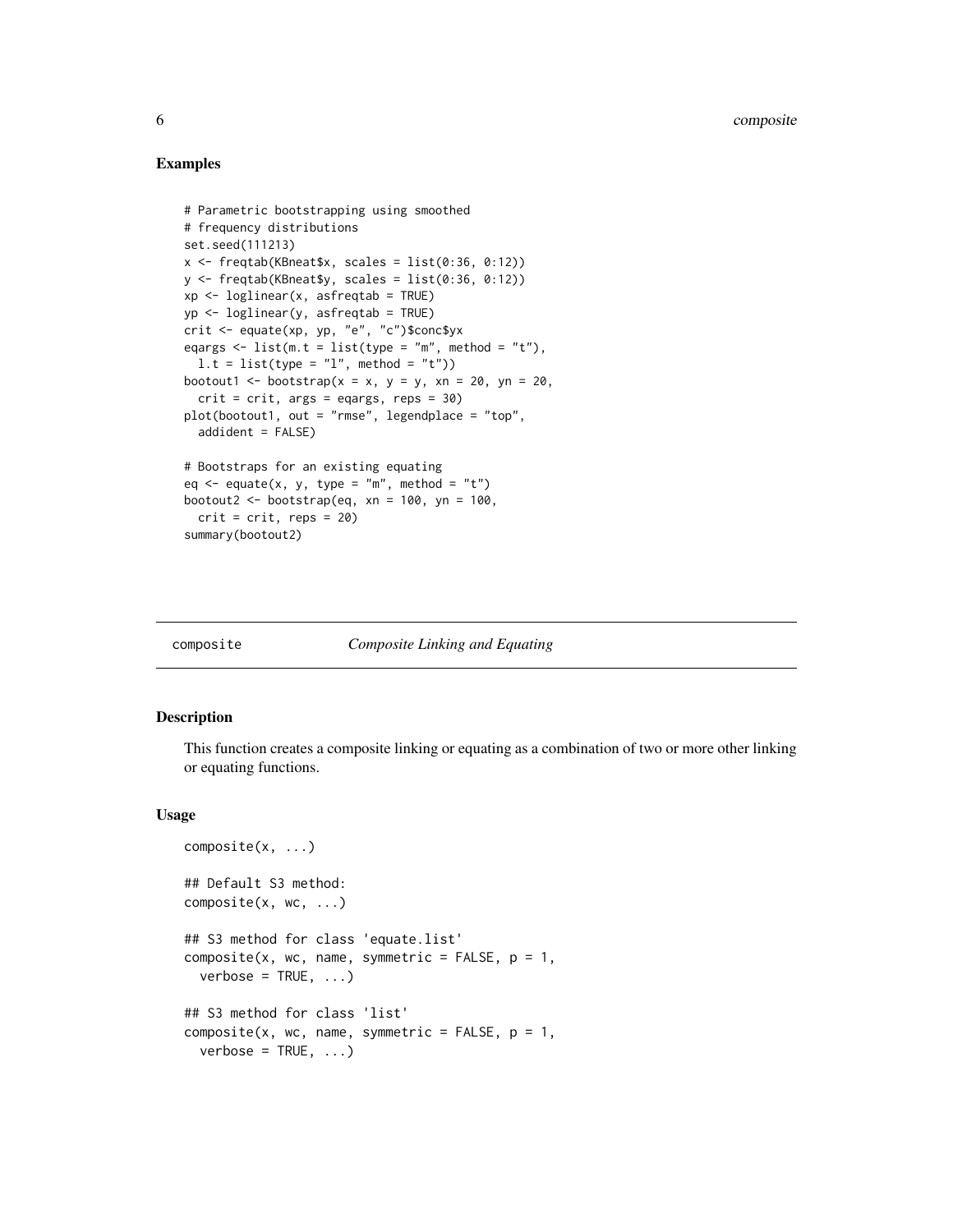# <span id="page-6-0"></span>composite 7

#### Arguments

| X         | for the default method, x is a matrix of equating functions, with one function per<br>column. Otherwise, x is a list of equatings, where each element is an object of<br>class "equate". |
|-----------|------------------------------------------------------------------------------------------------------------------------------------------------------------------------------------------|
| $\ddotsc$ | further arguments passed to or from other functions.                                                                                                                                     |
| WС        | vector of weights for creating the composite. Length (wc) should match either<br>$ncol(x)$ for the default method or length $(x)$ .                                                      |
| name      | an optional name, used to label the output. If missing, a name will be created<br>using $x$ .                                                                                            |
| symmetric | logical, with default FALSE, indicating whether or not weights we should be mod-<br>ified to create symmetric weights. Only supported for composites of linear func-<br>tions.           |
| p         | integer specifying the type of circle used to define symmetry.                                                                                                                           |
| verbose   | logical, with default TRUE, indicating whether or not full output should be re-<br>turned. When FALSE, only the equated scores are returned.                                             |

### Details

Composite linking and equating create a single linking or equating function as a weighted combination of two or more other linking or equating functions. See Holland and Strawderman (2011) for details.

### Value

For the default method, and when verbose = FALSE, a vector of composite equated scores is returned. Otherwise, a list of equating output is returned, including output for the composite and each function being combined.

#### Methods (by class)

- default: Default method for a matrix of equating functions, one per column.
- equate.list: Create composite across functions in "equate.list" object.
- list: Create composite across functions in "list" object.

# Author(s)

Anthony Albano <tony.d.albano@gmail.com>

# References

Holland, P. W., and Strawderman, W. E. (2011). How to average equating functions, if you must. In A. A. von Davier (Ed.), Statistical models for test equating, scaling, and linking (pp. 89-107). New York, NY: Springer.

### See Also

[equate](#page-7-1)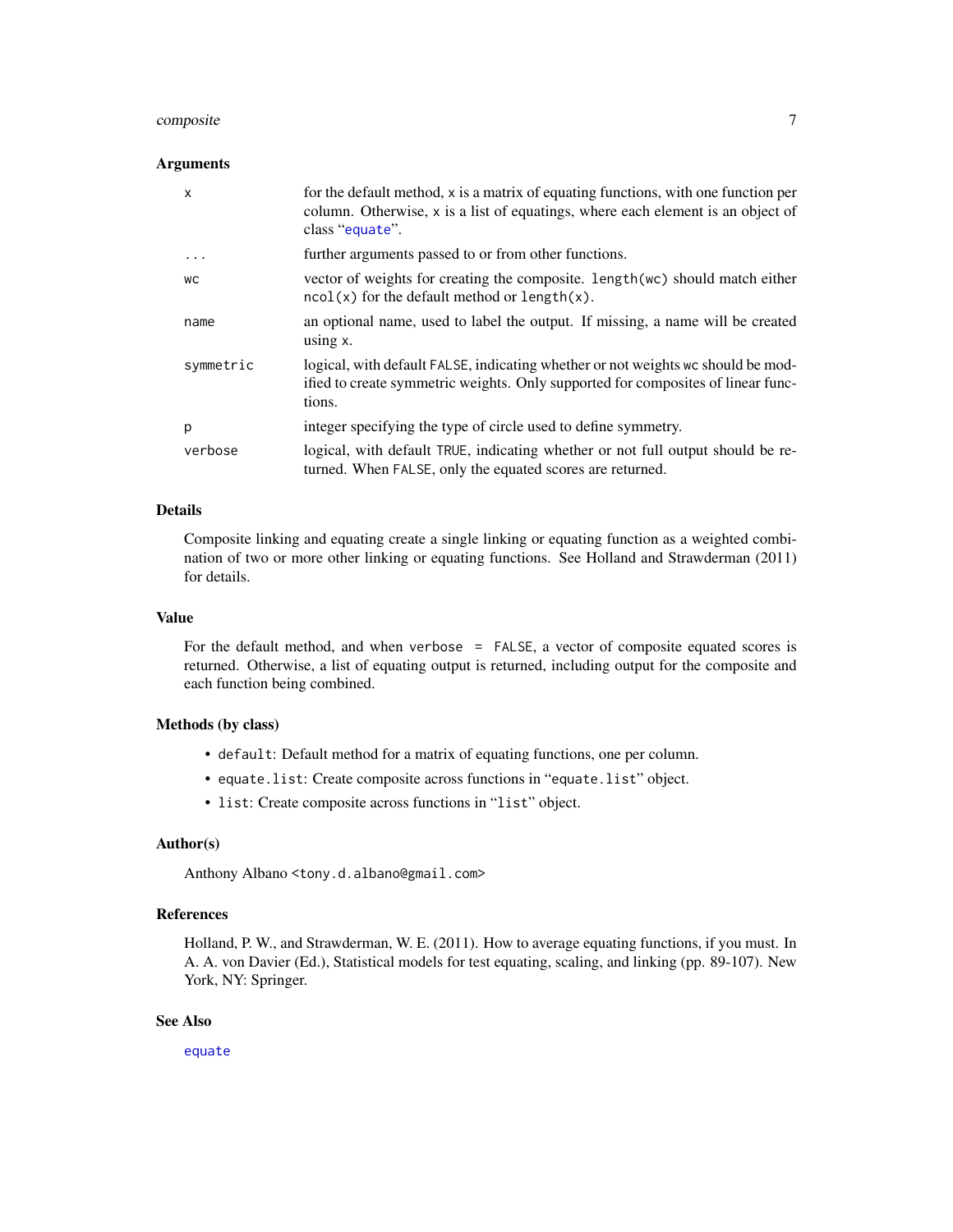#### Examples

```
# See vignette("equatevignette") for additional examples
# Example from the equate help file, without the bootstrapping
# Random groups equating for (1) identity, (2) mean,
# (3) linear, (4) equipercentile with loglinear
# smoothing, and (5) a composite of mean and identity
rx <- as.freqtab(ACTmath[, 1:2])
ry <- as.freqtab(ACTmath[, c(1, 3)])
set.seed(2007)
req1 \leq equate(rx, ry, type = "i")
req2 \leq equate(rx, ry, type = "m")
req3 \leq equate(rx, ry, type = "l")
req4 \leq equate(rx, ry, type = "e", smooth = "loglin",
 degrees = 3)
req5 <- composite(list(req1, req2), wc = .5, symmetric = TRUE)
# Compare equating functions
plot(req1, req2, req3, req4, req5[[1]], addident = FALSE)
```
<span id="page-7-1"></span>equate *Observed Score Linking and Equating*

#### <span id="page-7-2"></span>Description

This function links the scale of  $x$  to the scale of  $y$  for the single-group, equivalent-groups, and nonequivalent-groups with anchor test designs. A summary method is also provided.

#### Usage

```
equate(x, \ldots)## S3 method for class 'list'
equate(x, args, ...)
## S3 method for class 'freqtab'
equate(x, y, type = c("identity", "mean", "linear",
  "general linear", "circle-arc", "equipercentile"), method = c("none",
  "nominal weights", "tucker", "levine", "frequency estimation", "chained",
  "braun/holland"), name, lowp, highp, boot = FALSE, verbose = TRUE, \ldots)
## Default S3 method:
equate(x, y, \ldots)## S3 method for class 'equate'
summary(object, ...)
```
<span id="page-7-0"></span>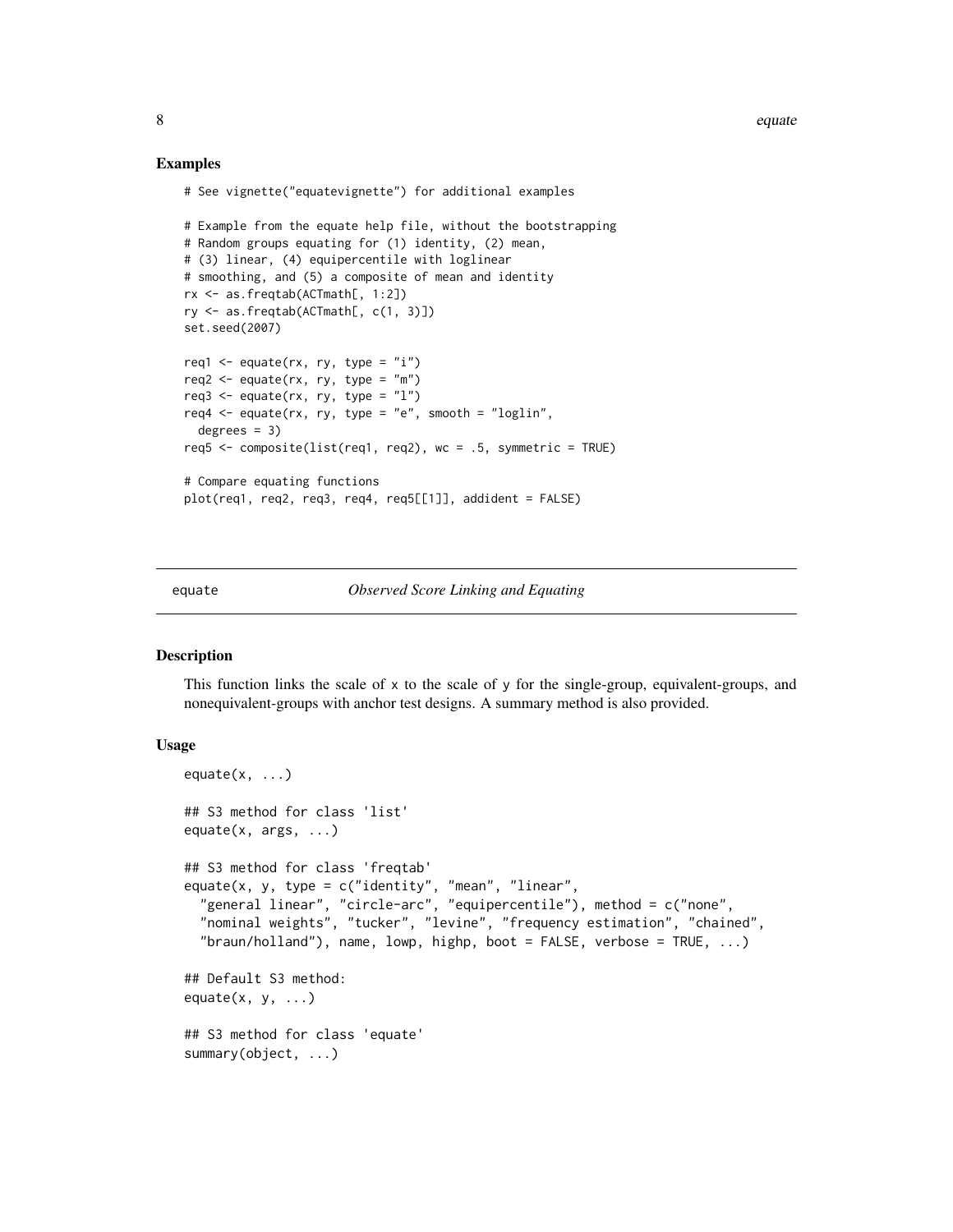#### <span id="page-8-0"></span>equate the set of the set of the set of the set of the set of the set of the set of the set of the set of the set of the set of the set of the set of the set of the set of the set of the set of the set of the set of the se

```
## S3 method for class 'equate.list'
summary(object, ...)
```
#### Arguments

| x, y        | for the default method, x must be a vector of scores and y an object of class<br>"equate", the output of a previous equating. The standard usage is to provide x<br>as a frequency table of class "freqtab", where y is also a frequency table, and x<br>is equated to y; if y is missing, a single-group design is assumed. Finally, x may<br>be a list of two or more frequency tables, in which case the required arguments<br>for one or more equatings are listed in args. See below for details. |
|-------------|--------------------------------------------------------------------------------------------------------------------------------------------------------------------------------------------------------------------------------------------------------------------------------------------------------------------------------------------------------------------------------------------------------------------------------------------------------------------------------------------------------|
|             | further arguments passed to or from other functions, including arguments spe-<br>cific to different equating methods. See below for details.                                                                                                                                                                                                                                                                                                                                                           |
| args        | list of arguments passed to equate. See below for details.                                                                                                                                                                                                                                                                                                                                                                                                                                             |
| type        | the type of equating. See below for details.                                                                                                                                                                                                                                                                                                                                                                                                                                                           |
| method      | the equating method, where "none" (default) indicates equating under the single-<br>group or equivalent-groups design, and "nominal weights", "tucker", "levine",<br>"frequency estimation", "braun/holland", and "chained" indicate the<br>corresponding methods under the nonequivalent groups design.                                                                                                                                                                                               |
| name        | an optional name, used to label the output. If missing, a name will be created<br>using type and method.                                                                                                                                                                                                                                                                                                                                                                                               |
| lowp, highp | two vectors, each of length 2, specifying the coordinates for the low and high<br>points of the X and Y scales. lowp defaults to the minimums and highp the<br>maximums of the scales. Recycled if necessary. When lowp = "obs" or<br>highp = "obs", minimum and maximum observed scores are used.                                                                                                                                                                                                     |
| boot        | logical indicating whether or not bootstrapping should be performed. Default is<br>FALSE. See below and the bootstrap function for details.                                                                                                                                                                                                                                                                                                                                                            |
| verbose     | logical, with default TRUE, indicating whether or not full output should be re-<br>turned. When FALSE, only the equated scores are returned.                                                                                                                                                                                                                                                                                                                                                           |
| object      | output from either an equating or list of equatings, produced by the equate<br>function.                                                                                                                                                                                                                                                                                                                                                                                                               |

# Details

Equating is typically performed on two frequency tables, x and y. In this case, the scores from both are used to define the equating function that links the scale of  $\times$  to  $y$ . The equivalent-groups design is assumed when x and y are separate, univariate frequency tables. The nonequivalent-groups design is assumed when a method is specified, and x and y are separate multivariate frequency tables. Finally, a single-group design is assumed when x is a bivariate frequency table (containing scores on  $X$  and  $Y$ ) and  $y$  is missing.

The single-group design currently only differs from the equivalent groups design in that presmoothing can be used to preserve bivariate moments for x and y in the single-group design, whereas in the equivalent-groups design, with x and y specified separately, presmoothing is performed separately. If presmoothing is not performed via equate, the single-group and equivalent-groups designs produce the same result.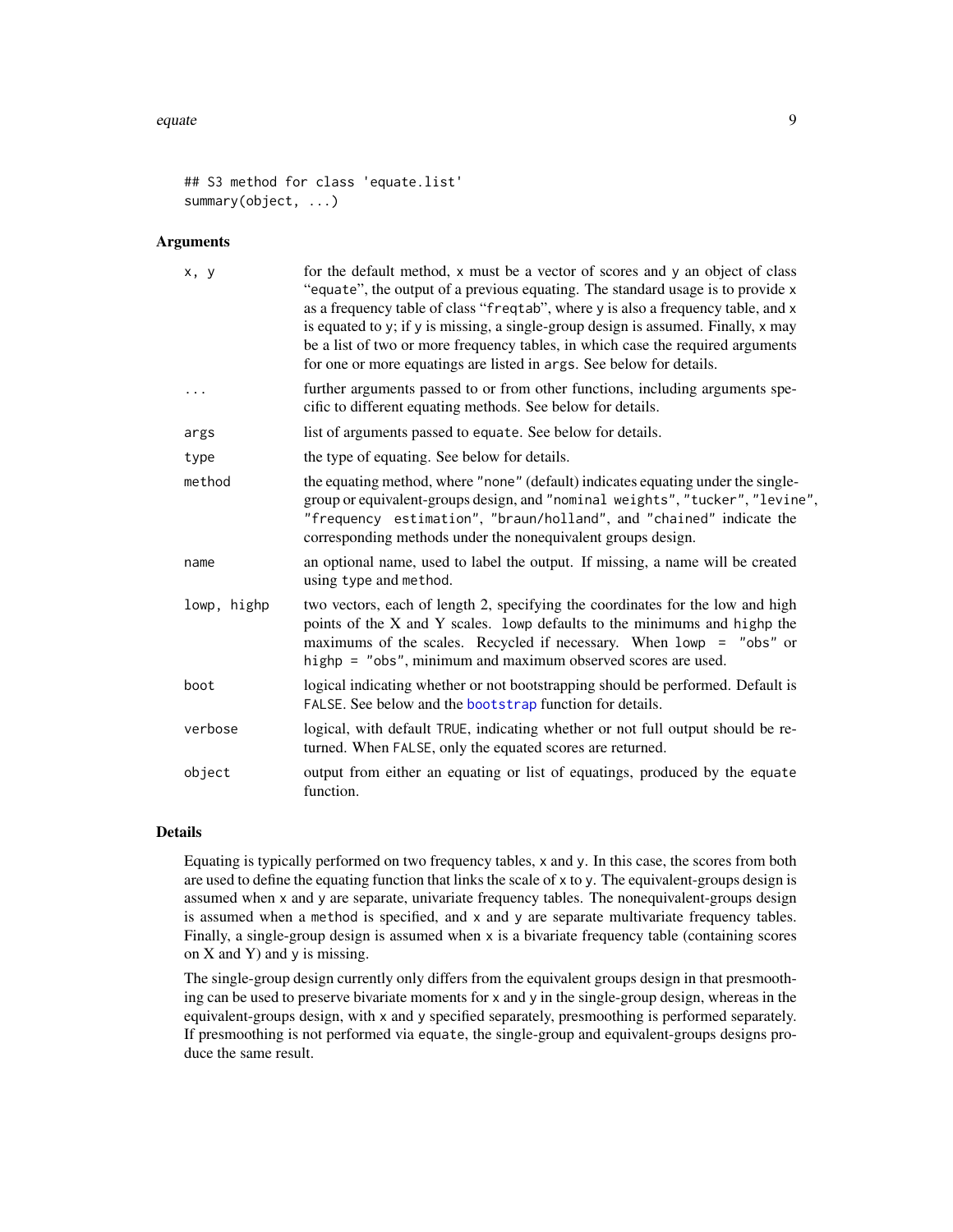When x is a vector of scores and equating output is supplied for y, no other arguments are required. Scores from x are converted directly to the scale indicated in y. If y is a composite equating, composite equated scores will be returned based on the weighted combination of equating functions included in y.

When  $x$  is a list of frequency tables, each element in args must be a named list of equating arguments. In this case, the length of args corresponds to the number of equatings that will be performed. The arguments for each equating are specified as they would be when x and y are frequency tables, except for x and y; the frequency tables to be equated are specified in args by referencing their names in the list of frequency tables. See below for examples.

Six equating types are currently supported: identity, mean, linear, and equipercentile, as described by Kolen and Brennan (2004); circle-arc equating, as described by Livingston and Kim (2009); and a general linear function that extends the traditional identity, mean, and linear types. Corresponding linking methods are also supported. The equating design is implied by the method argument, where "none" (default) indicates that no method is needed (because examinees taking forms X and Y are assumed to be the same or equivalent). The nominal weights, Tucker, Levine observed score, Levine true score, frequency estimation, Braun/Holland, and chained equating methods are supported for the nonequivalent-groups with anchor test design. All but the Levine true score and chained method rely on a "synthetic" distribution of scores (Braun and Holland, 1982), a weighted combination of x and y.

Depending on the equating method, the following additional arguments may be required:

- midp coordinates for the midpoint of the equating line, used in general linear and circle-arc equating.
- cx, cy, sx, sy parameters used in general linear equating. See below for details.
- wax, way, wbx, wby weights used when finding the slope and intercept in general linear equating. See below.
- ws value between 0 and 1 specifying the weight applied to form X scores (and implicitly specifying the form Y weight as  $1 - ws$ ) when estimating the synthetic population. When set to  $-1$  (the default), proportional weights are calculated for X and Y based on sample size.
- internal logical indicating whether or not the anchor item scores are included in the total scores. This applies only to the Levine method, as all other methods assume an internal anchor test. Default is TRUE.
- lts logical indicating whether or not to use levine true score ("lts") equating. Default is FALSE.
- smoothmethod string indicating one of four smoothing methods to be used in equipercentile equating: "none" (default), "average", "bump", and "loglinear" (see below).
- chainmidp string specifying the type of chained linear equating used to obtain the midpoint in chained circle-arc equating, whether "mean" (default) or "linear".
- simple logical, with default TRUE, indicating whether or not simplified circle-arc equating should be used (see below).
- reps the number of replications to use in bootstrapping. Passed to [bootstrap](#page-3-1).
- xp, yp optional parametric distributions, as frequency tables, replacing x and y when bootstrapping.
- $x_n$ , yn sample sizes to be drawn from x and y, or xp and yp, at each bootstrap replication. These default to the observed sample sizes.
- crit a vector of equated scores serving as the criterion equating function when calculating bootstrap bias and RMSE; both are returned when crit is specified.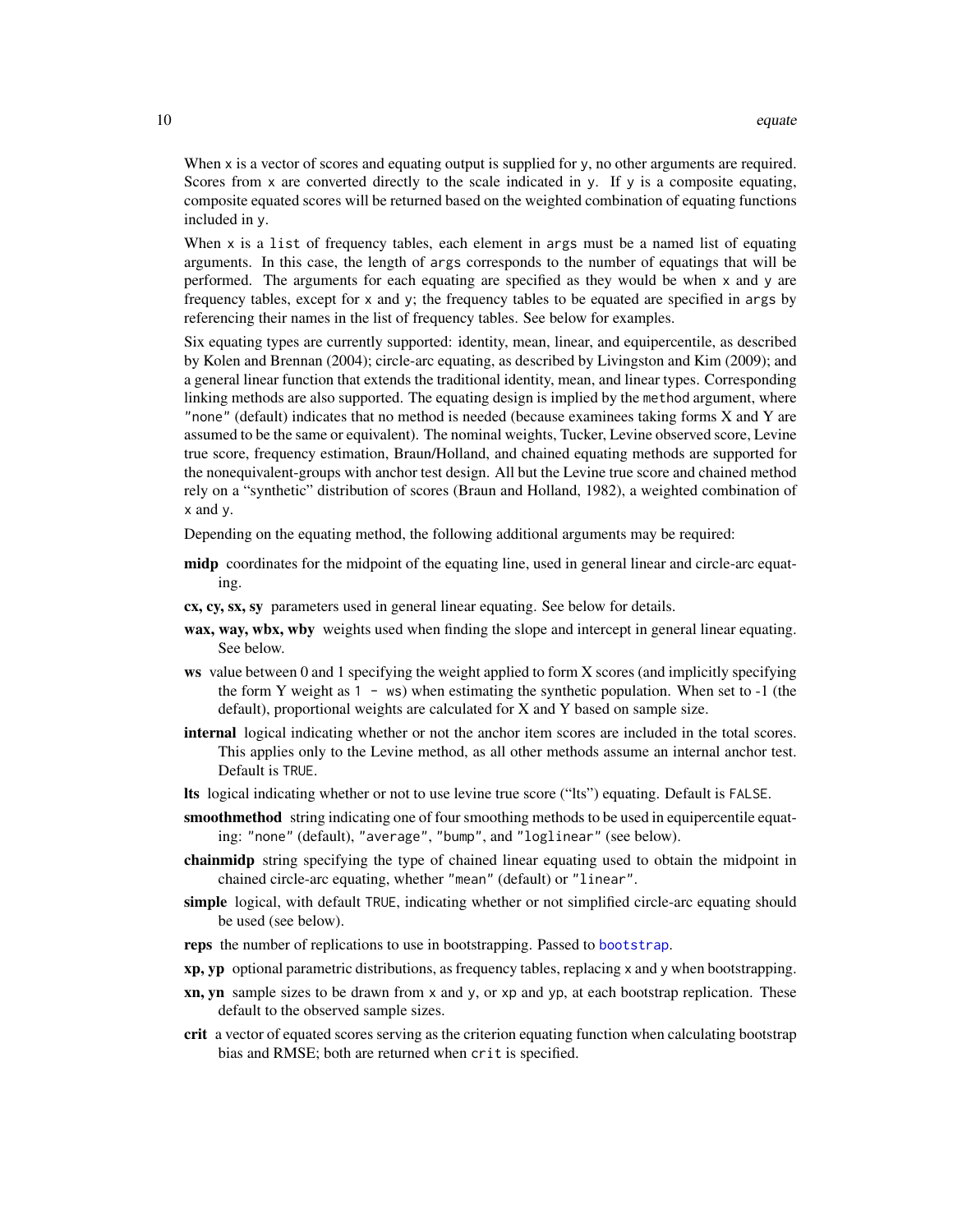#### <span id="page-10-0"></span>equate the contract of the contract of the contract of the contract of the contract of the contract of the contract of the contract of the contract of the contract of the contract of the contract of the contract of the con

General linear equating is a new approach to estimating a linear linking or equating function. The slope and intercept of the line are estimated based on multiple sources of information, including the means and standard deviations of X and Y, and other values supplied through cx and cy, representing the centrality of X and Y, and sx and sy, representing the scaling or variability of X and Y. The weights wax and way specify the proportional weighting given to the standard deviations of X and Y, and indirectly the weighting given to sx and sy, in determining the slope. wbx and wby specify the proportional weighting given to the means of X and Y, and indirectly the weighting given to cx and cy, in determining the intercept. Synthetic means and standard deviations will be used when appropriate. Chained general linear equating is not currently supported.

For equipercentile equating under the random groups design, three smoothing options are available: smoothmethod = "average" and smoothmethod = "bump" require the additional argument jmin, and loglinear smoothing (smoothmethod = "loglinear") requires either a score function or maximum polynomial terms. For frequency estimation and chained methods, only smoothing methods "bump" and "loglinear" are supported. See the [presmoothing](#page-23-1) function for details and examples.

In equipercentile equating, the high point for y, i.e., highp[2], is used to obtain form Y equivalents of form X scores with percentile ranks of 100. Typically this is set to be the number of score points in the form Y scale, which assumes that scores are integers ranging from  $1$  (or  $0$ ) to the total number of items, and that each item is scored correct/incorrect. Scores on other scales (such as scales which include negative values, or which exclude zero) may also be used. In such cases highp[2] can be set to the highest possible score on form Y, or alternatively the highest observed score on Y.

lowp and highp are used to define the slope and intercept of the identity linking function. When the score scales for  $X$  and  $Y$  are equivalent, the identity function is simply the unequated  $X$  scale; however, when forms differ in their scales, e.g., because of changes in content or length, the identity linking function will map X onto Y based on the low and high coordinates.

The simplified approach to circle-arc equating, as demonstrated by Livingston and Kim (2009), involves combining a circle-arc with the identity function. When the low and high scores differ for the X and Y scales, this becomes the identity linking function. The linear component can be omitted, and symmetric circle-arc equating used, with simple = FALSE. The result is an equating function based only on the circle-arc that passes through the points lowp, highp, and the estimated midpoint.

Analytical standard errors are currently returned for linear equating under equivalent groups and chained, Tucker, and Levine equating with nonequivalent groups. Chained, Tucker, and Levine standard errors are provided with and without assumptions of normality, as shown in Zu (2012). With boot = TRUE, bootstrap standard errors are estimated using a default of reps = 100 replications, sampling the maximum amount from each score distribution (controlled by the arguments xn and yn). See [bootstrap](#page-3-1) for details and examples, including how to obtain bootstrap bias and RMSE.

#### Value

When y contains output from an equating, a vector of equated scores is returned. Otherwise, an object of class "equate" is returned, listing the following components, some of which are dependent on the equating type, method, and smoothing:

| name   | name for the equating |
|--------|-----------------------|
| type   | equating type         |
| method | equating method       |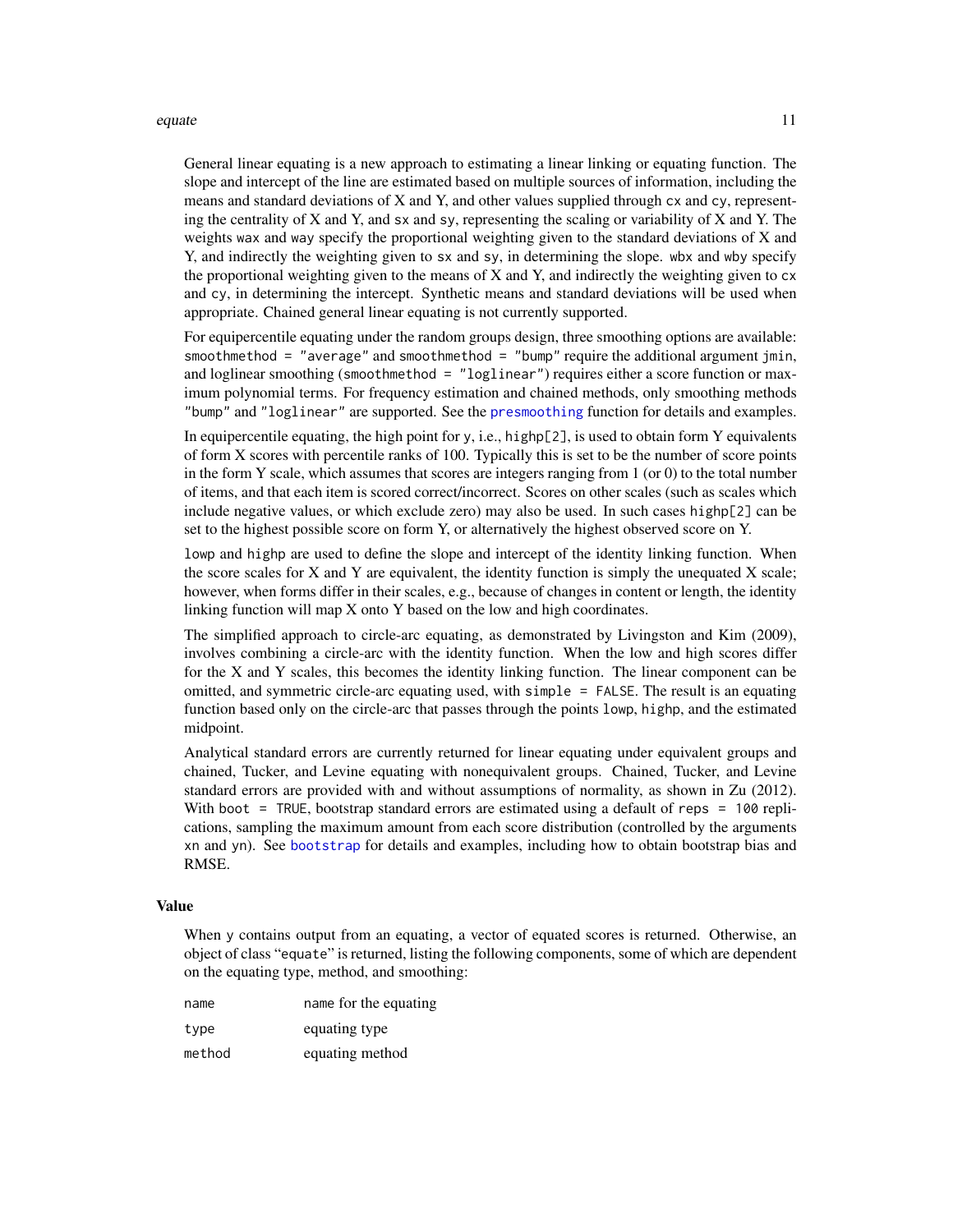| design                 | equating design, as specified in x                                                                                                                                                                        |  |
|------------------------|-----------------------------------------------------------------------------------------------------------------------------------------------------------------------------------------------------------|--|
| x, y                   | original frequency tables for X and Y                                                                                                                                                                     |  |
| concordance            | conversion table containing scores on X with their form Y equivalents, and stan-<br>dard errors, when available.                                                                                          |  |
| points                 | low and high points defining the identity line, and midpoints for general linear<br>and circle-arc equating                                                                                               |  |
| weight                 | weights used in general linear equating                                                                                                                                                                   |  |
|                        | internal, lts, jmin, degree, xdegree, scorefun                                                                                                                                                            |  |
|                        | additional arguments, as supplied in $\dots$                                                                                                                                                              |  |
| coefficients           | conversion coefficients intercept and slope; for circle-arc equating, circle cen-<br>ter points and radius are also included; for general linear equating, slope and<br>intercept components are included |  |
| WS                     | weight applied to X in synthetic estimation                                                                                                                                                               |  |
| synthstats             | means and standard deviations for the synthetic distributions                                                                                                                                             |  |
| xsynthetic, ysynthetic |                                                                                                                                                                                                           |  |
|                        | frequency tables for the synthetic distributions                                                                                                                                                          |  |
| smoothmethod           | smoothing method                                                                                                                                                                                          |  |
| xsmooth, ysmooth       |                                                                                                                                                                                                           |  |
|                        | smoothed frequency tables for X and Y                                                                                                                                                                     |  |
| bootstraps             | list containing bootstrap standard errors, and, optionally, other bootstrap output                                                                                                                        |  |

The summary method returns a list with the name, type, method, design, and synthetic weight, along with frequency tables for the total, anchor, and equated score distributions and descriptive statistics for each.

# Methods (by class)

- list: Equating a list of frequency tables.
- freqtab: Equating frequency distributions in x and y.
- default: Default equating method for a vector of raw scores x and equating output in y.

# Author(s)

Anthony Albano <tony.d.albano@gmail.com>

#### References

Albano, A. D. (2016). equate: An R package for observed-score linking and equating. *Journal of Statistical Software, 74*(8), 1–36.

Kolen, M. J., and Brennan, R. L. (2004). *Test Equating, Scaling, and Linking*. (2nd ed.), New York: Springer.

Livingston, S. A., and Kim, S. (2009). The circle-arc method for equating in small samples, *Journal of Educational Measurement, 46*, 330–343.

Zu, J., and Yuan, K. H. (2012). Standard error of linear observed-score equating for the NEAT design with nonnormally distributed data. *Journal of Educational Measurement, 49*, 190–213.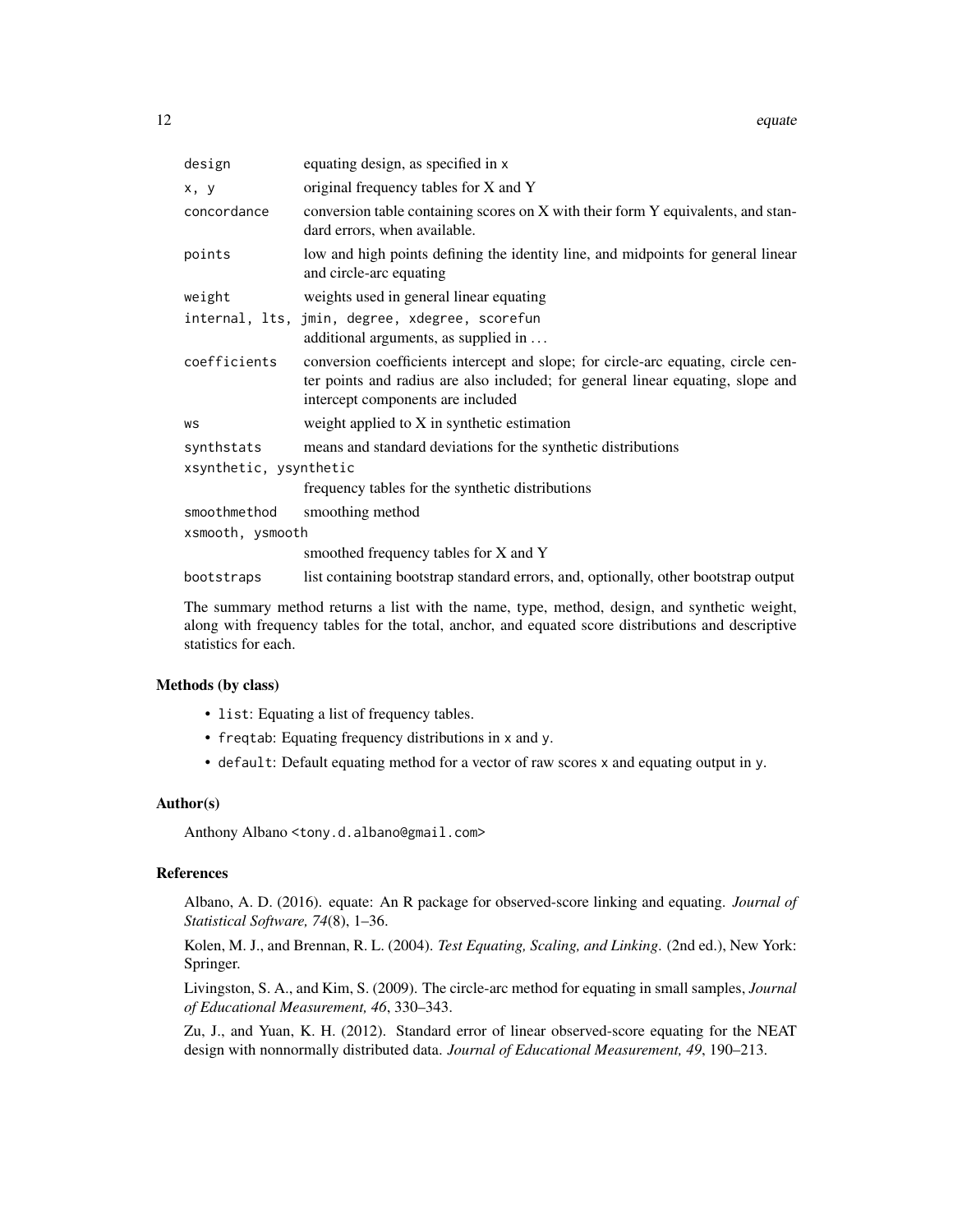#### <span id="page-12-0"></span>equate the contract of the contract of the contract of the contract of the contract of the contract of the contract of the contract of the contract of the contract of the contract of the contract of the contract of the con

#### See Also

[freqbump](#page-23-2), [freqavg](#page-23-2), [loglinear](#page-23-2), [bootstrap](#page-3-1)

#### Examples

```
# See vignette("equatevignette") and Albano (2016) for a
# description of methods and additional examples
# Random groups equating for (1) identity, (2) mean,
# (3) linear, (4) equipercentile with loglinear
# smoothing, and (5) a composite of mean and identity
rx <- as.freqtab(ACTmath[, 1:2])
ry \leq -as.freqtab(ACTmath[, c(1, 3)]set.seed(2007)
req1 <- equate(rx, ry, type = "i", boot = TRUE, reps = 5)
req2 \leq equate(rx, ry, type = "m", boot = TRUE, reps = 5)
req3 <- equate(rx, ry, type = "l", boot = TRUE, reps = 5)
req4 \leq equate(rx, ry, type = "e", boot = TRUE, reps = 5,
  smooth = "loglin", degree = 3)
req5 \leq composite(list(req1, req2), wc = .5, symmetric = TRUE)
# Compare equating functions
plot(req1, req2, req3, req4, req5[[1]], addident = FALSE)
# Compare boostrap standard errors
# Bootstrapping isn't supported for composite equating
plot(req1, req2, req3, req4, addident = FALSE, out = "se",
  legendplace = "topleft")
# Nonequivalent groups design for (1) Tucker linear,
# (2) frequency estimation , and (3) Braun/Holland linear
nx \leq - freqtab(KBneat$x, scales = list(0:36, 0:12))
ny <- freqtab(KBneat$y, scales = list(0:36, 0:12))
neq1 \leq equate(nx, ny, type = "linear", method = "tuck", ws = 1)
neq2 \leq equate(nx, ny, type = "equip", method = "freq", ws = 1)
neq3 \leq equate(nx, ny, type = "linear", method = "braun", ws = 1)
# Compare equated scores
round(cbind(xscale = 0:36, tucker = neq1$conc$yx,
fe = neq2$conc$yx, braun = neq3$conc$yx), 2)
# Multiple linkings using PISA reading booklet 6
# clusters 3a, 5, 6, and 7
r3 <- freqtab(PISA$totals$b6$r3a, scales = 0:15)
r5 \le freqtab(PISA$totals$b6$r5, scales = 0:15)
r6 <- freqtab(PISA$totals$b6$r6, scales = 0:15)
r7 <- freqtab(PISA$totals$b6$r7, scales = 0:14)
eqargs \le list(r3r5 = list(type = "linear", x = "r3", y = "r5",name = "Linear Linking PISA r3 to r5"),
```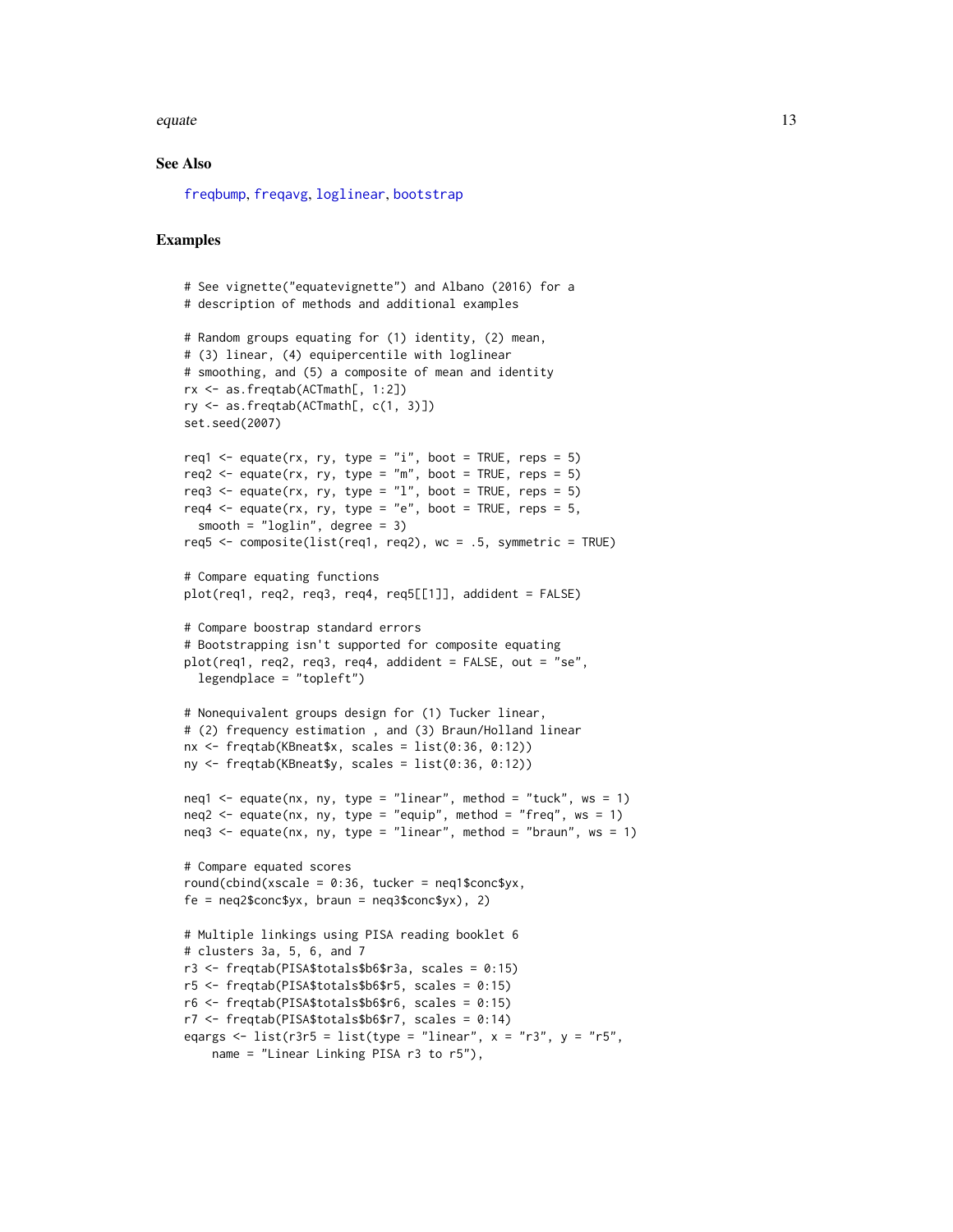```
14 frequences and the contract of the contract of the contract of the contract of the contract of the contract of the contract of the contract of the contract of the contract of the contract of the contract of the contract
```

```
r5r6 = list(type = "linear", x = "r5", y = "r6",name = "Linear Linking PISA r5 to r6"),
  r6r7 = list(type = "linear", x = "r6", y = "r7",name = "Linear Linking PISA r5 to r7"))
req <- equate(list(r3 = r3, r5 = r5, r6 = r6, r7 = r7), eqargs)
# Put PISA r3 on the scale of r7 using the linking chain
# Compare to a direct linking of r3 to r7
equate(equate(req$r3r5$conc$yx, req$r5r6), req$r6r7)
equate(r3, r7, "linear")$conc$yx
# Linking PISA cluster r3a to r5 with multiple anchors
m367 <- freqtab(PISA$totals$b6[1:198, c("r3a", "r6", "r7")],
scales = list(0:15, 0:16, 0:14))m567 <- freqtab(PISA$totals$b6[199:396, c("r5", "r6", "r7")],
scales = list(0:15, 0:16, 0:14))
meq1 <- equate(m367, m567, type = "mean", method = "nom")
meq2 <- equate(m367, m567, type = "mean", method = "tuck")
meq3 <- equate(m367, m567, type = "lin", method = "tuck")
meq4 \leq equate(m367, m567, type = "equip", method = "freq",
smooth = "log", show = FALSE)meq \leq equate(m367, m567, type = "mean", method = "nom")
plot(meq1, meq2, meq3, meq4, meq, req[[1]])
```
<span id="page-13-1"></span>

| fregtab |  |
|---------|--|
|         |  |

freqtab *Frequency Distribution Tables*

#### **Description**

Functions for creating and manipulating frequency tables of class "freqtab".

#### Usage

```
freqtab(x, \ldots)## Default S3 method:
freqtab(x, scales, items, design, na.rm = TRUE, ...)
as.freqtab(x, scales, design, drop = FALSE, ...)
## S3 method for class 'table'
freqtab(x, design, ...)
## S3 method for class 'freqtab'
as.data. frame(x, row. names = NULL, optional = FALSE,drop = FALSE, ...)## S3 method for class 'freqtab'
```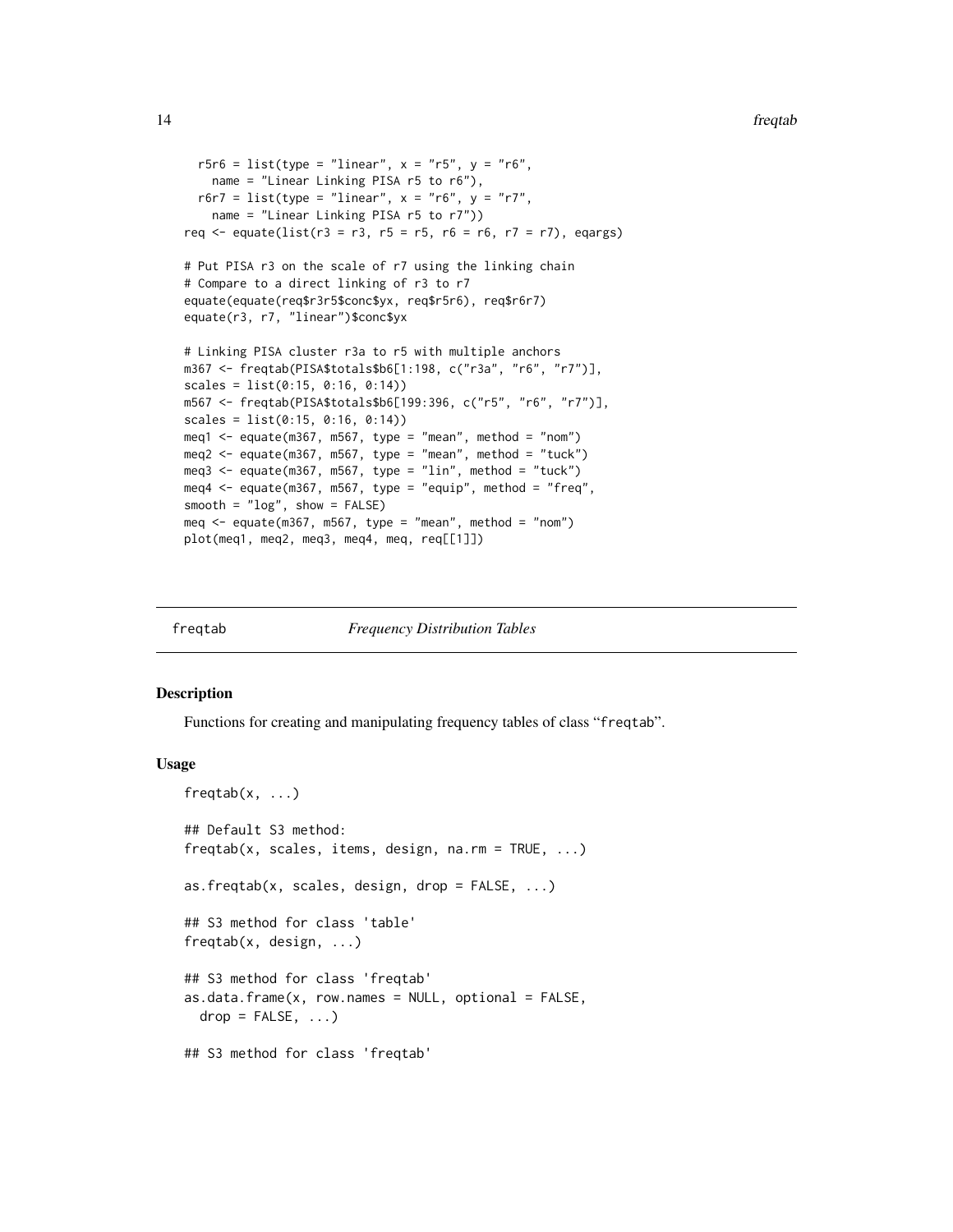#### freqtab 15

```
head(x, \ldots)## S3 method for class 'freqtab'
tail(x, \ldots)scales(x, margin = 1)
margin(x, margin = 1)margins(x)
## S3 method for class 'freqtab'
droplevels(x, ...)
```
#### Arguments

| X                   | either an object (vector or data. frame) containing total scores or item responses<br>with which total scores will be calculated, or an object inheriting from class<br>"freqtab". In the freqtab function, the first column in x must be the total test;<br>any remaining columns may contain anchor scores. See below for details. |
|---------------------|--------------------------------------------------------------------------------------------------------------------------------------------------------------------------------------------------------------------------------------------------------------------------------------------------------------------------------------|
| $\ddots$ .          | further arguments passed to or from other functions.                                                                                                                                                                                                                                                                                 |
| scales              | list of vectors containing the score scales for each score scale in x.                                                                                                                                                                                                                                                               |
| items               | list of vectors of column indices (numbers or column names) with which total<br>scores will be computed for x when it contains item responses.                                                                                                                                                                                       |
| design              | the equating design used in data collection. For univariate x, design $=$ "eg" is<br>assumed for equivalent groups. For multivariate $x$ , design = "ng" is assumed<br>for nonequivalent groups. Single-groups and counterbalanced designs must be<br>specified with design = "sg" and design = "cb".                                |
| na.rm               | logical with default TRUE specifying whether or not missing item responses<br>should be ignored, i.e., treated as 0, when calculating total scores.                                                                                                                                                                                  |
| drop                | logical, with default FALSE, indicating whether or not unused factor levels, or<br>score values with zero counts, should be dropped. See below for details.                                                                                                                                                                          |
| row.names, optional |                                                                                                                                                                                                                                                                                                                                      |
|                     | arguments passed to as . data. frame, currently ignored.                                                                                                                                                                                                                                                                             |
| margin              | integer vector specifying the margin(s) over which frequencies should be summed.                                                                                                                                                                                                                                                     |

#### Details

freqtab creates a frequency table from a vector or data.frame of scores. When the items argument is included, scores are assumed to be item responses, which are summed to create total scores. The scores are tabulated and stored as an array, with dimensions for each variable. Note that in previous versions of the "freqtab" class the frequency table was stored as a data.frame. This is no longer the case. Instead, the table is stored as an array and converted to a data.frame when printed or manipulated with the head and tail methods.

as.data.frame converts an object of class "freqtab" to "data.frame". droplevels returns x with any unused factor levels, or levels with zero counts, removed.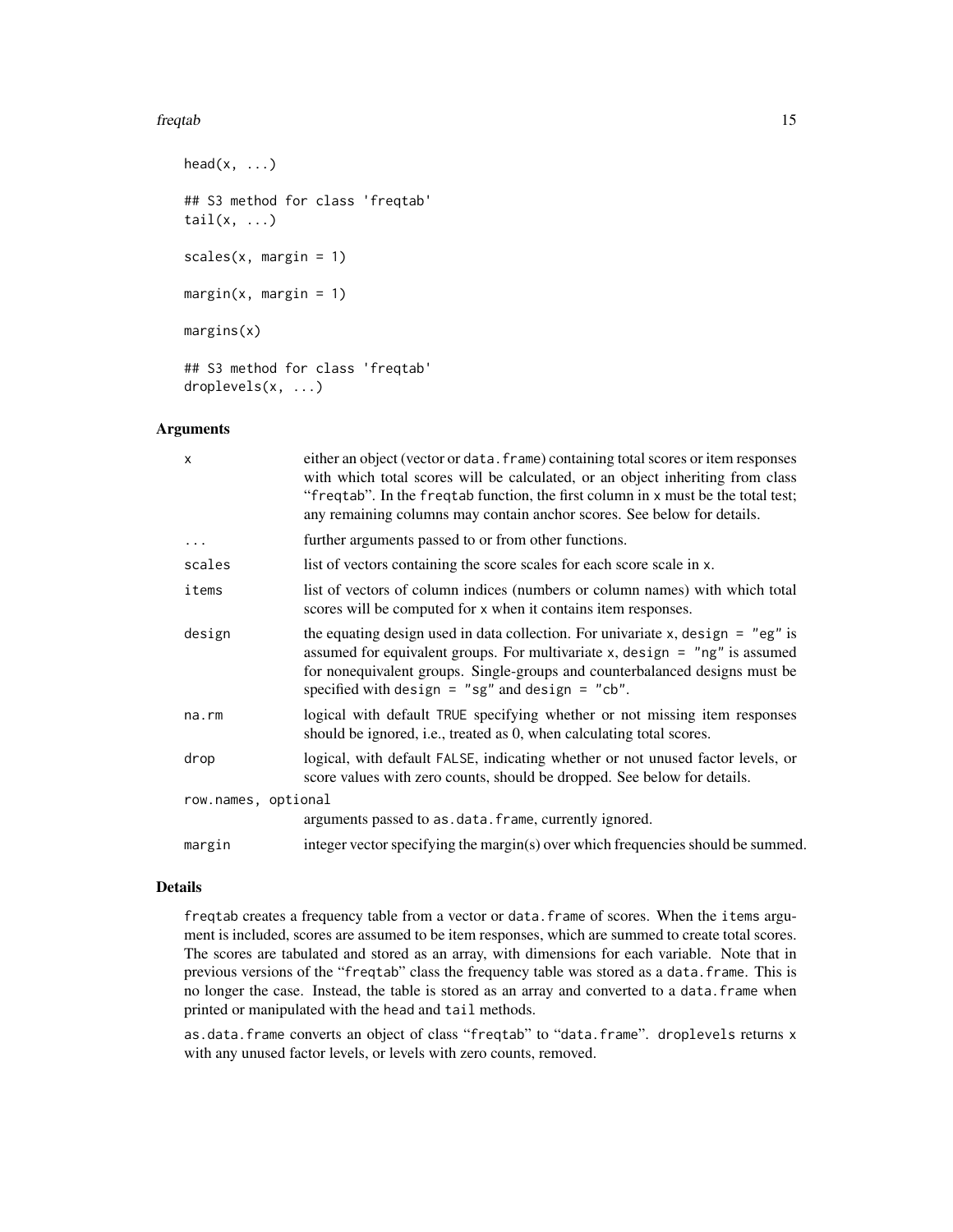<span id="page-15-0"></span>When x is an object of class "table", freqtab simply modifies the attributes and converts to class "freqtab". In this case, x must already be structured similar to a "freqtab" object, with the first dimension containing counts for total scores, and remaining dimensions containing counts for one or more anchor tests.

as.freqtab converts a 'flat' contingency table (see [ftable](#page-0-0)) to class "freqtab" with the appropriate attributes. A flat contingency table is the data.frame version of a "freqtab" object, where the first column contains the total score scale, the last column contains counts, and the columns in between contain different anchor test score combinations. is.freqtab tests for class "freqtab".

scales extracts the measurement scales for the variables specified in margin, with margin = 1 referring to the total score scale, and subsequent margins referring to anchor tests. margin is a wrapper for margin. table, which itself is a simple wrapper for summing over marginal counts, i.e.,  $apply(x, margin, sum)$ . And margins returns the number of dimensions, i.e., score variables, in a frequency table.

design is used to set the dimnames of the frequency table, with total1 and total2 used with single and counterbalanced groups, and total and anchor(s) used otherwise. design also sets the design attribute, which is used in [equate](#page-7-1).

The main difference between the "freqtab" class and other tabulation classes, like "table" and "ftable", is that the dimnames, i.e., the score scales, are required to be numeric. This facilitates plotting with [plot.freqtab](#page-22-1), equating with the [equate](#page-7-1) function, and descriptive statistics with the [summary.freqtab](#page-29-1) and other methods.

#### Value

A table array with dimensions equal to the number of score scales. In most cases, this will be a univariate or bivariate distribution, but multivariate distributions are supported. scales and margins return numeric vectors.

#### Methods (by class)

- default: Default method for a data.frame of item responses, a data.frame of total and anchor scores, or a vector of total scores.
- table: Method for tables.

#### Author(s)

Anthony Albano <tony.d.albano@gmail.com>

#### See Also

[table](#page-0-0), [ftable](#page-0-0), [summary.freqtab](#page-29-1), [plot.freqtab](#page-22-1)

# Examples

```
# Univariate distribution with score scale
set.seed(2005)
x <- round(rnorm(1000, 100, 10))
head(freqtab(x, scales = 70:130))
```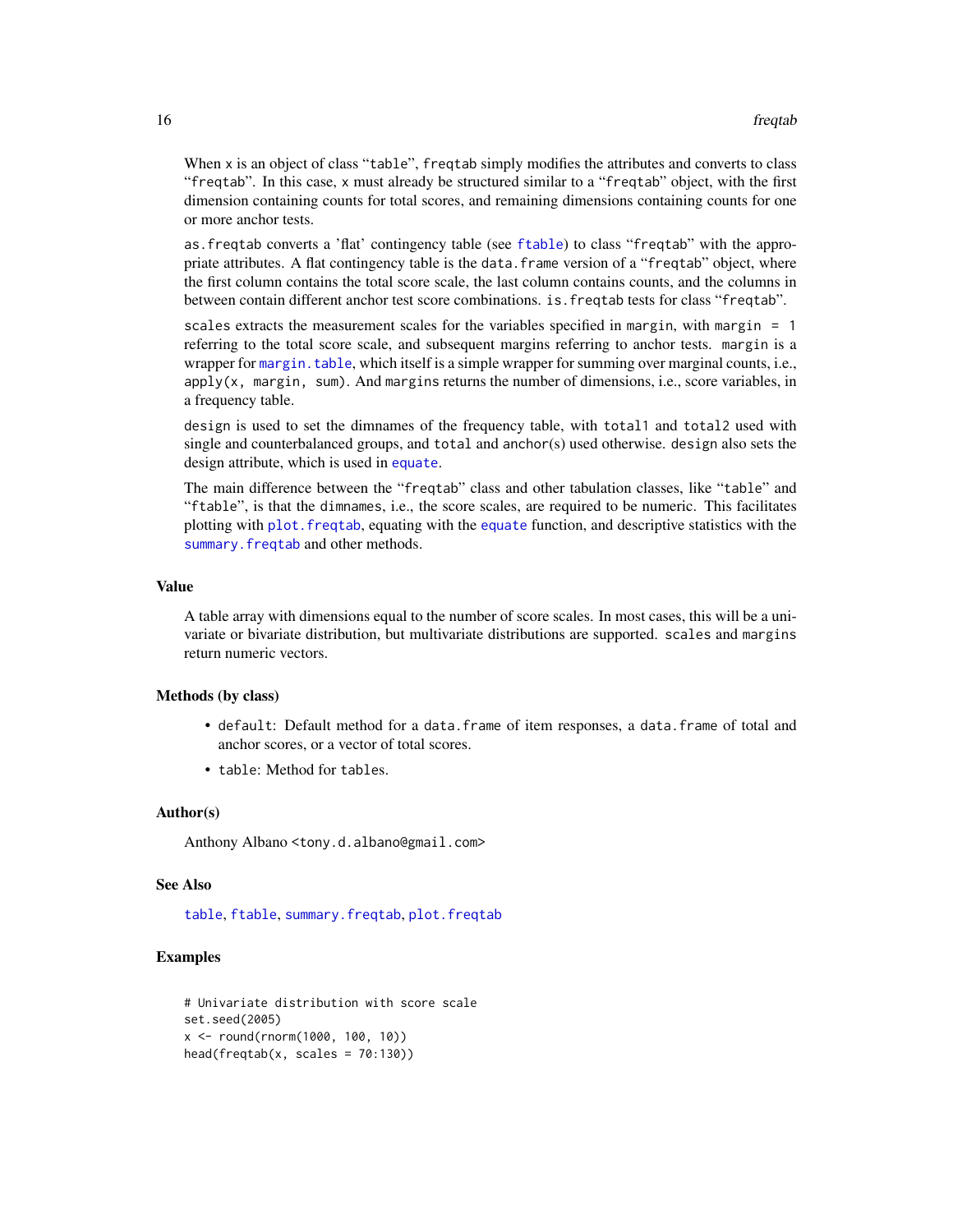#### <span id="page-16-0"></span>KBneat 17

```
# Existing frequency table converted to class "freqtab"
# The first score of zero, with zero counts, is dropped
head(as.freqtab(ACTmath[, 1:2], drop = TRUE))
# Bivariate distribution
# Reduce y to the anchor test margin (2)
ny \leftarrow \text{freqtab}(x = \text{KBneatsy}, \text{ scales} = \text{list}(0:36, 0:12))margin(ny, margin = 2)# Summing scored item responses with the PISA data
attach(PISA)
r6items <- paste(items$itemid[items$clusterid == "r6"])
r7items <- paste(items$itemid[items$clusterid == "r7"])
pisa67 <- freqtab(students[students$book == 6, ],
items = list(r6items, r7items),
scales = list(0:16, 0:14))
detach(PISA)
# Scales for both margins
# Zero total score is unobserved
scales(pisa67, 1:2)
scales(droplevels(pisa67), 1:2)
```
KBneat *Test Scores under a NEAT design*

#### Description

This dataset contains scores for two forms of a 36-item test administered under a nonequivalent groups with anchor test design. The anchor test is internal and consists of twelve items taken by both groups of examinees. The data is distributed as part of the equating software CIPE (see link below), and additional examples using this dataset are presented in *Test Equating, Scaling, and Linking* (Kolen and Brennan, 2004).

#### Usage

KBneat

#### Format

A list of length two, where each element  $(\frac{sx}{dx})$  contains two columns of data, one for the total score and another for the anchor test score for each examinee.

#### Source

Kolen, M. J., & Brennan, R. L. (2004). *Test Equating, Scaling, and Linking*. (2nd ed.), New York: Springer.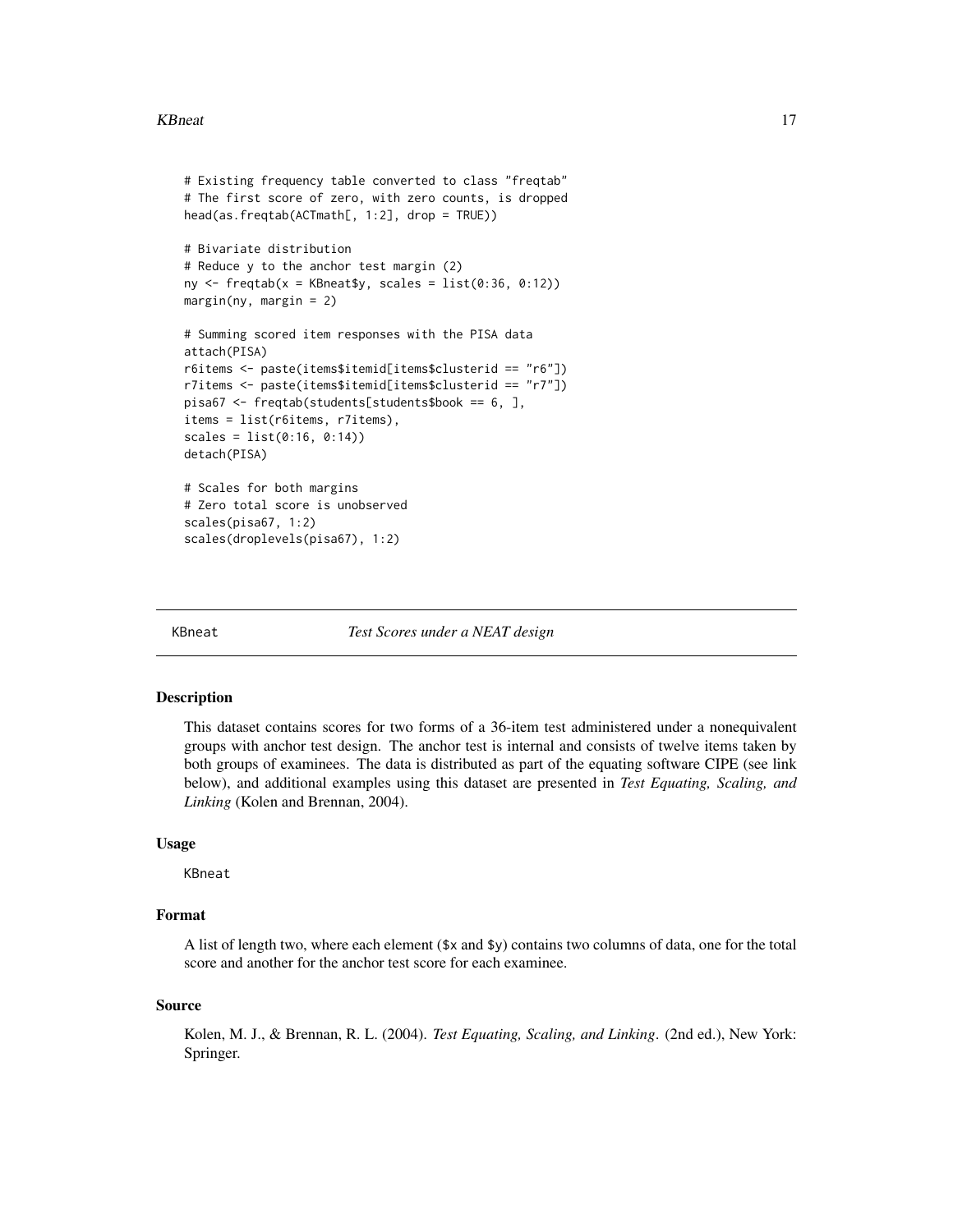<span id="page-17-0"></span>The dataset can be downloaded as part of the CIPE software, available at the following link: [https:](https://education.uiowa.edu/centers/casma) [//education.uiowa.edu/centers/casma](https://education.uiowa.edu/centers/casma)

PISA *Programme for International Student Assessment 2009 USA Data*

#### **Description**

This dataset contains scored cognitive item response data from the 2009 administration of the Programme for International Student Assessment (PISA), an international study education systems. The data, along with the license under which they are released, are available online at <http://www.oecd.org/pisa/>.

#### Usage

PISA

#### Format

PISA is a list containing four elements. The first, PISA\$ students, is a data.frame containing 233 variables across 5233 individuals, with one row per individual. All but one variable come from the USA PISA data file "INT\_COG09\_S\_DEC11.txt". The remaining variable, language spoken at home, has been merged in from the student questionnaire file "INT\_STQ09\_DEC11.txt". Variable names match those found in the original files:

list("stidstd") Unique student ID (one for each of the 5233 cases);

list("schoolid") School ID (there are 165 different schools);

list("bookid") ID for the test booklet given to a particular student, of which there were 13;

- list("langn") Student-reported language spoken at home, with 4466 students reporting English (indicated by code 313), 484 students reporting Spanish (with code 156) and 185 students reporting "another language" (code 859);
- list("m033q01") Scored item-response data across the 189 items included in the general cognitive assessment, described below; and
- to Scored item-response data across the 189 items included in the general cognitive assessment, described below; and
- list("s527q04t") Scored item-response data across the 189 items included in the general cognitive assessment, described below; and
- list("pv1math") PISA scale scores, referred to in the PISA technical documentation as "plausible values".
- to PISA scale scores, referred to in the PISA technical documentation as "plausible values".
- list("pv5read5") PISA scale scores, referred to in the PISA technical documentation as "plausible values".

Next, PISA\$booklets is a data.frame containing 4 columns and 756 rows and describes the 13 general cognitive assessment booklets. Variables include: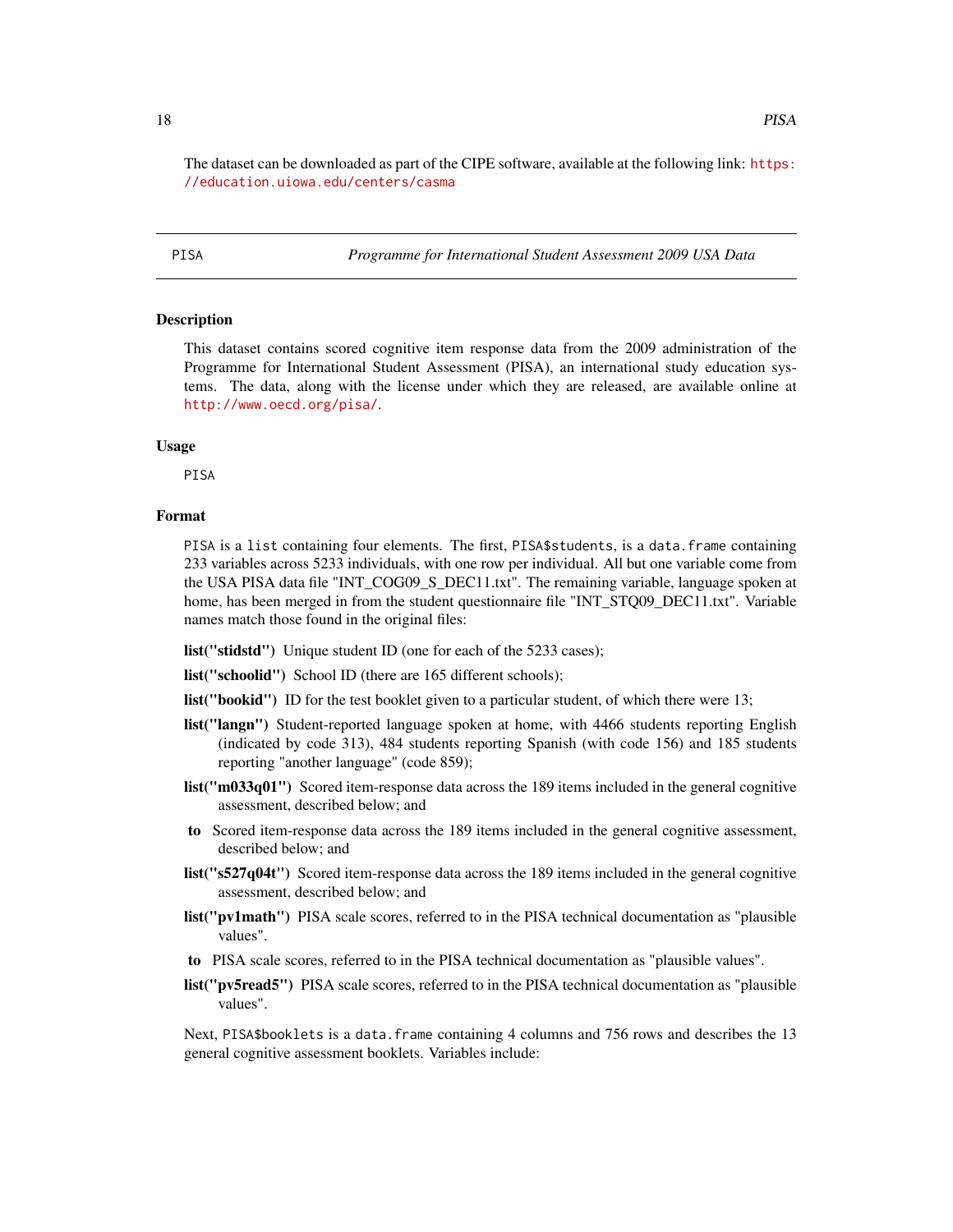<span id="page-18-0"></span>list("bookid") The test booklet ID, as in PISA\$students;

- list("clusterid") ID for the cluster or item subset in which an item was placed; items were fully nested within clusters; however, each item cluster appeared in four different test booklets;
- list("itemid") Item ID, matching the columns of PISA\$students; each item appears in PISA\$booklets four times, once for each booklet; and

list("order") The order in which the cluster was presented within a given booklet.

PISA\$items is a data.frame containing 4 columns and 189 rows, with one row per item. Variables include:

list("itemid") Item ID, as in PISA\$booklets

list("clusterid") Cluster ID, as in PISA\$booklets

list("max") Maximum possible score value, either 1 or 2 points, with dichotomous scoring (max of 1) used for the majority of items; and

list("subject") The subject of an item, equivalent to the first character in itemid and clusterid.

list("format") Item format, abbreviated as mc for multiple choice, cmc for complex multiple choice, ocr for open constructed response, and ccr for closed constructed response.

list("noptions") Number of options, zero except for some multiple choice items.

Finally, PISA\$ to tals is a list of 13 data. frames, one per booklet, where the columns correspond to total scores for all students on each cluster for the corresponding booklet. These total scores were calculated using PISA\$students and PISA\$booklets. Elements within the PISA\$totals list are named by booklet, and the columns in the data.frame are named by cluster. For example, PISA\$totals\$b1\$m1 contains the total scores on cluster M1 for students taking booklet 1.

#### Source

OECD (2012). PISA 2009 Technical Report, PISA, OECD Publishing. http://dx.doi.org/10.1787/9789264167872 en

Addition information can be found at the PISA website: <http://www.oecd.org/pisa/>

<span id="page-18-1"></span>plot.bootstrap *Plotting Bootstrap Equating Results*

#### **Description**

This function plots bootstrap equating results for objects of class "[bootstrap](#page-3-1)".

#### Usage

```
## S3 method for class 'bootstrap'
plot(x, add = FALSE, out = "mean", xpoints, ypoints,addident = TRUE, identy, identcol = 1, rescale = c(0, 1),
  xlab = "Total Score", ylab, col = rainbow(length(x$args)), pch, lty = 1,
  subset, morepars = NULL, addlegend = TRUE, legendtext,
  legendplace = "bottomright", ...)
```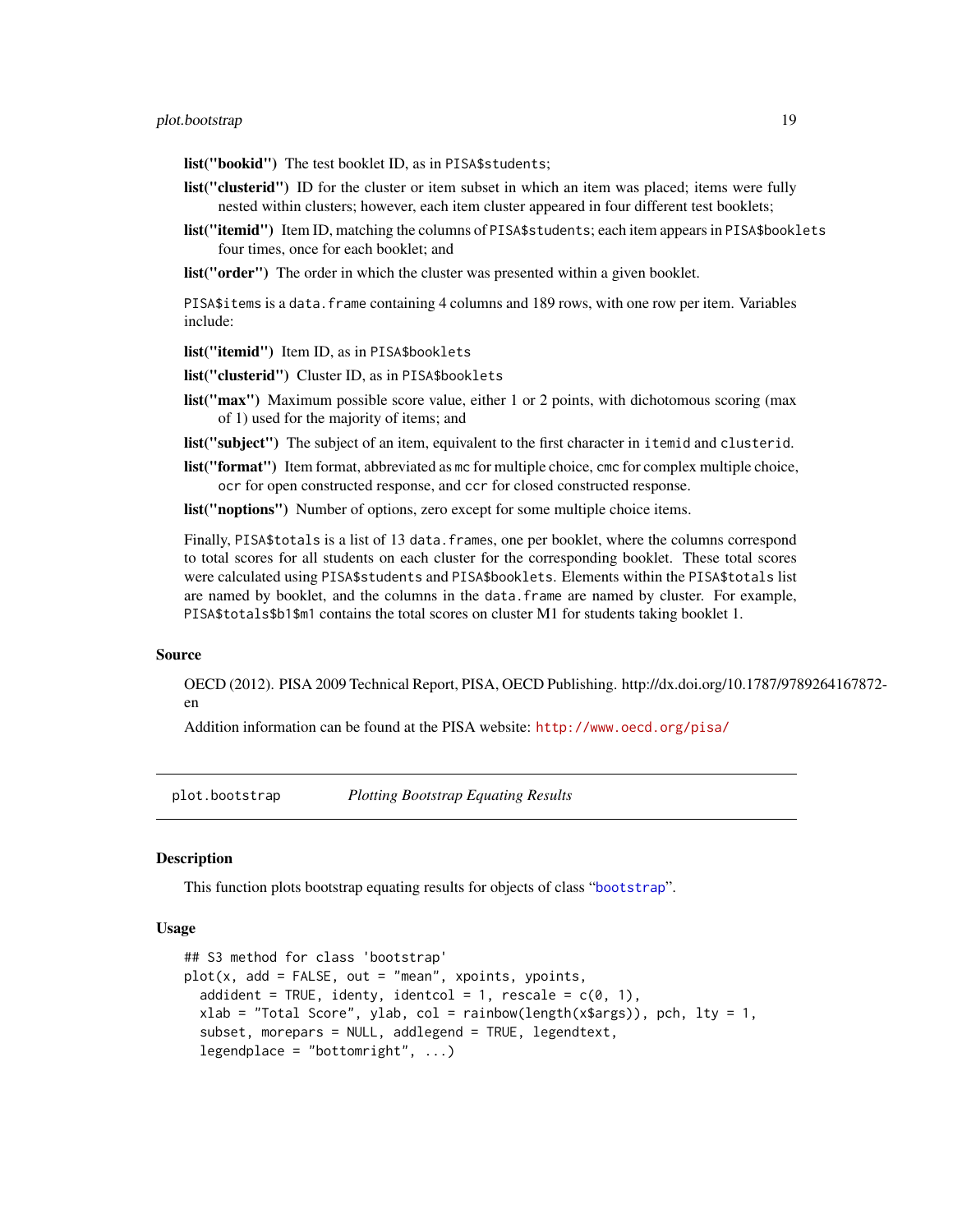# <span id="page-19-0"></span>Arguments

| X                         | output from the bootstrap function.                                                                                                                                                           |
|---------------------------|-----------------------------------------------------------------------------------------------------------------------------------------------------------------------------------------------|
| add                       | logical, with default FALSE, specifying whether to create a new plot or add to<br>the current one.                                                                                            |
| out                       | character vector specifying the output to be plotted, either the mean equated<br>scores ("mean"), standard errors ("se"), bias ("bias"), or RMSE ("rmse").                                    |
| xpoints, ypoints          |                                                                                                                                                                                               |
|                           | optional vectors of the same length containing raw scores on forms X and Y,<br>assuming a single group or equivalent groups design.                                                           |
| addident                  | logical, with default TRUE, for plotting the identity function. The result depends<br>on out.                                                                                                 |
| identy                    | vector of y coordinates for plotting the identity line. Defaults to the identity<br>function when out = $"eqs", otherwise, a horizontal line with intercept 0.$                               |
| identcol                  | color used for plotting the identity line.                                                                                                                                                    |
| rescale                   | intercept and slope, with default 0 and 1, used to rescale all lines before plotting.                                                                                                         |
| xlab, ylab, col, pch, lty |                                                                                                                                                                                               |
|                           | graphical parameters passed to par, with the lengths of col and lty recycled as<br>necessary.                                                                                                 |
| subset                    | vector for subsetting the output when multiple equating functions are included<br>in x.                                                                                                       |
| morepars                  | list of additional graphical parameters, excluding x1ab, y1ab, co1, pch, 1ty.                                                                                                                 |
| addlegend                 | logical, with default TRUE, indicating whether or not a legend should be added.                                                                                                               |
| legendtext                | character vector of text to be passed to the legend argument of the legend func-<br>tion, defaulting to a combination of the equating types and methods specified in<br>each equating object. |
| legendplace               | placement of the legend.                                                                                                                                                                      |
| .                         | further arguments passed to or from other methods, excluding graphical param-<br>eters.                                                                                                       |

# Details

Lines are plotted for the chosen output type, whether mean equated scores across replications (out = "mean"), standard errors (out = "se"), bias (out = "bias") or RMSE (out = "rmse"). The result is similar to that of [plot.equate](#page-20-1).

# Author(s)

Anthony Albano <tony.d.albano@gmail.com>

# See Also

[bootstrap](#page-3-1), [plot.equate](#page-20-1)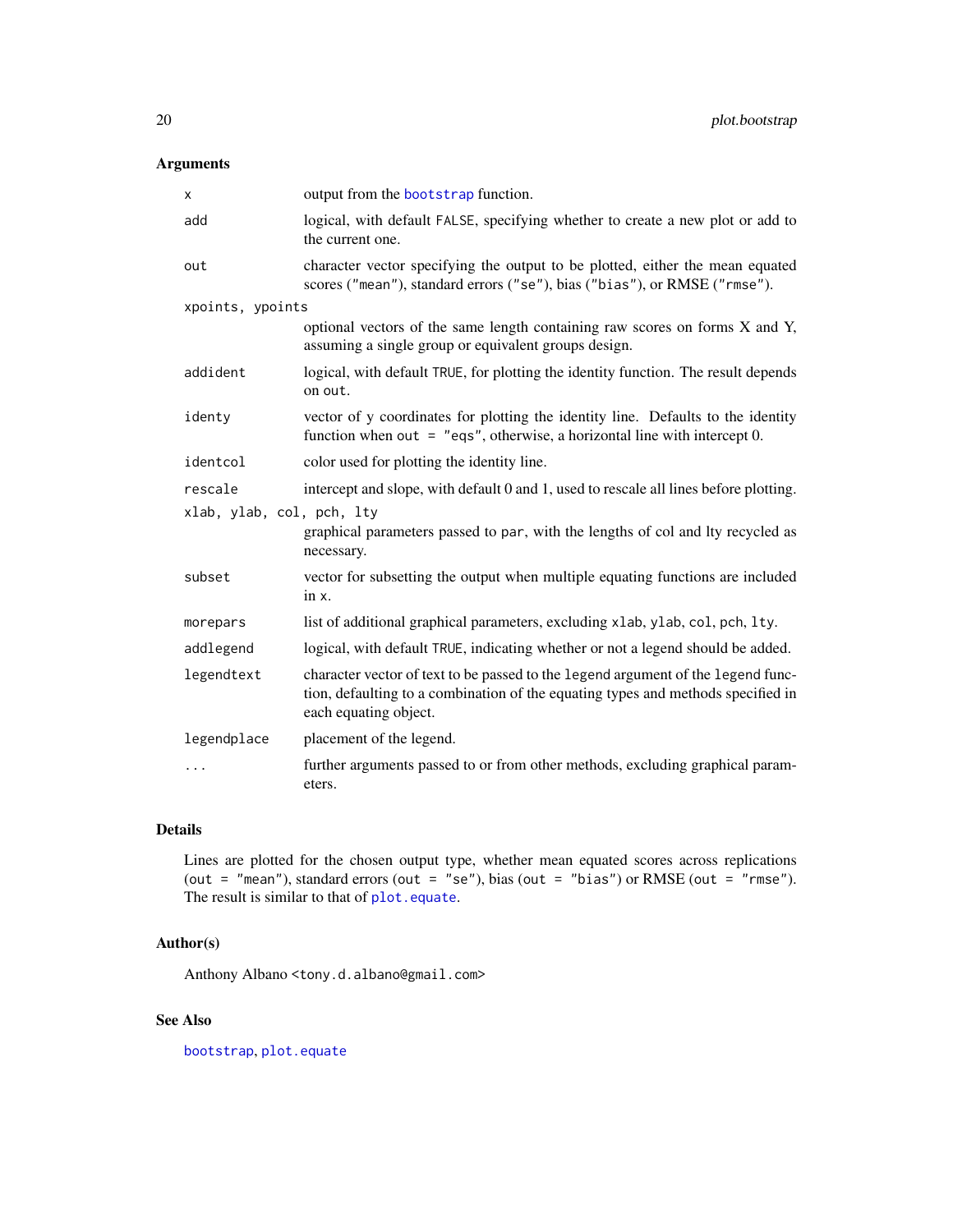# <span id="page-20-0"></span>plot.equate 21

# Examples

```
set.seed(122713)
neat.x \leq freqtab(KBneat$x, scales = list(0:36, 0:12))
neat.y <- freqtab(KBneat$y, scales = list(0:36, 0:12))
eqargs \le list(m.t = list(type = "mean", method = "t"),
 l.t = list(type = "lin", method = "t"),c.t = list(type = "circ", method = "t"))bootout \leq bootstrap(x = neat.x, y = neat.y, args = eqargs,
reps = 20plot(bootout, out = "se", legendplace = "top")
```
<span id="page-20-1"></span>plot.equate *Plotting Equating Results*

#### Description

Functions for plotting equating functions from one or more objects of class "equate" or "equate.list".

#### Usage

```
## S3 method for class 'equate'
plot(..., elist = NULL, add = FALSE, out = "eqs",xpoints, ypoints, addident = TRUE, identy, identcol = 1, rescale = c(0,1), xlab = "Total Score", ylab, col = rainbow(length(x)), pch, lty = 1,
  lwd = 1, subset, morepars = NULL, addlegend = TRUE, legendtext,
  legendplace = "bottomright")
## S3 method for class 'equate.list'
```

```
plot(x, \ldots)
```
#### Arguments

| .                | one or more equating objects, each containing results for equating the same two<br>test forms.                                                       |  |
|------------------|------------------------------------------------------------------------------------------------------------------------------------------------------|--|
| elist            | list of equatings to be plotted.                                                                                                                     |  |
| add              | logical, with default FALSE, specifying whether to create a new plot or add to<br>the current one.                                                   |  |
| out              | character vector specifying the output to be plotted, either equating functions<br>("eqs"), standard errors ("se"), bias ("bias"), or RMSE ("rmse"). |  |
| xpoints, ypoints |                                                                                                                                                      |  |
|                  | optional vectors of the same length containing raw scores on forms X and Y,<br>assuming a single group or equivalent groups design.                  |  |
| addident         | logical, with default TRUE, for plotting the identity function. The result depends<br>on out.                                                        |  |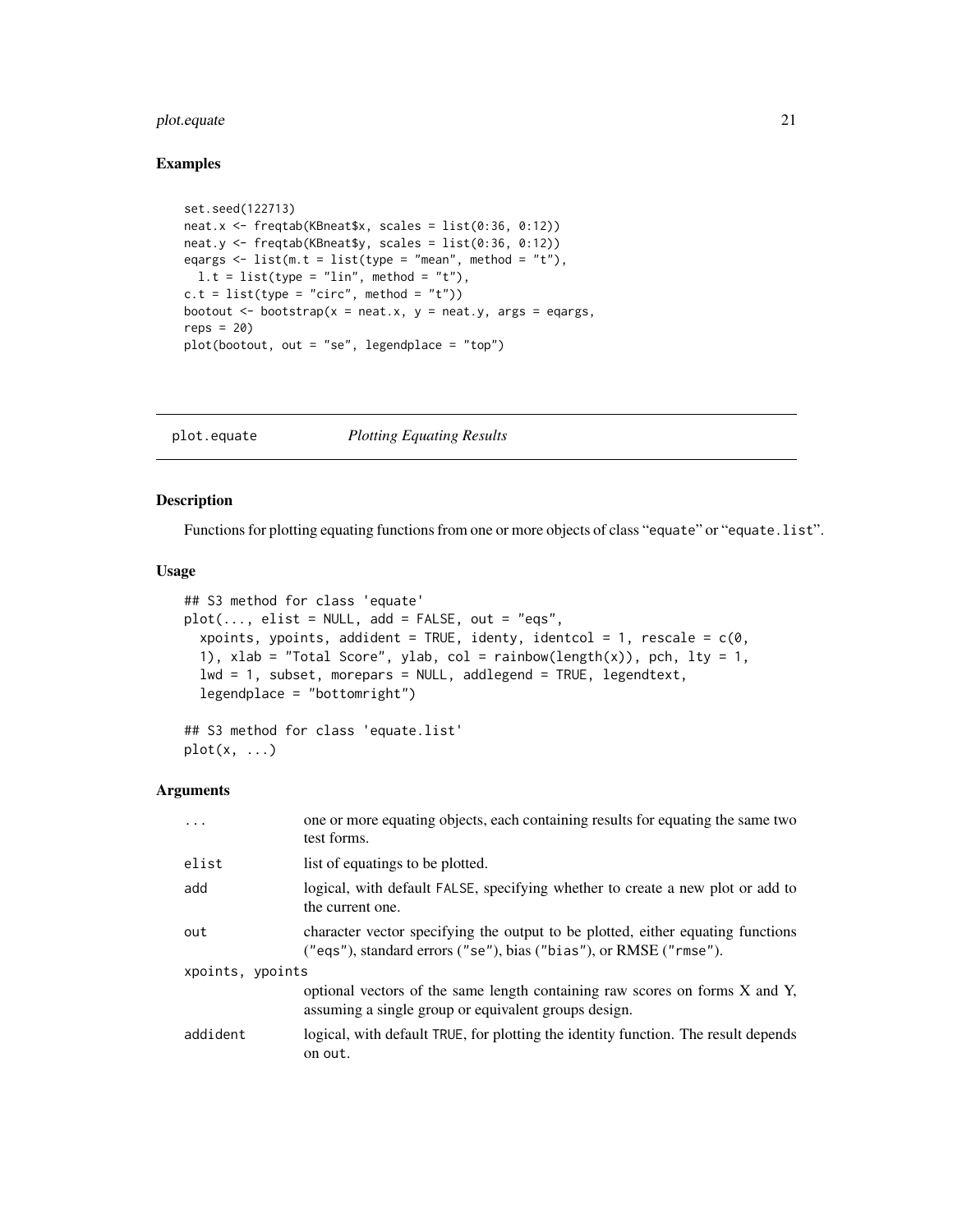<span id="page-21-0"></span>

| identy      | vector of y coordinates for plotting the identity line. Defaults to the X scale<br>when out $=$ "eqs", otherwise, a horizontal line with intercept 0.                                         |
|-------------|-----------------------------------------------------------------------------------------------------------------------------------------------------------------------------------------------|
| identcol    | color used for plotting the identity line.                                                                                                                                                    |
| rescale     | intercept and slope, with default 0 and 1, used to rescale all lines before plotting.                                                                                                         |
|             | xlab, ylab, col, pch, lty, lwd<br>graphical parameters passed to par, with col, pch, lty, and lwd recycled as<br>necessary.                                                                   |
| subset      | vector for subsetting the output when multiple equating functions are included<br>in $x$ .                                                                                                    |
| morepars    | list of additional graphical parameters, excluding xlab, ylab, col, pch, lty,<br>and lwd.                                                                                                     |
| addlegend   | logical, with default TRUE, indicating whether or not a legend should be added.                                                                                                               |
| legendtext  | character vector of text to be passed to the legend argument of the legend func-<br>tion, defaulting to a combination of the equating types and methods specified in<br>each equating object. |
| legendplace | placement of the legend.                                                                                                                                                                      |
| x           | "equate.list" object, containing output from multiple equatings.                                                                                                                              |

### Details

Equating functions (out  $=$  "eqs") are plotted as lines based on the concordance table for each equating object that is supplied. Standard errors (out  $=$  "se") default to bootstrap standard errors, if available, otherwise, analytical standard errors are plotted. Bias (out = "bias") and RMSE (out = "rmse") are also taken from bootstrapping output.

### Examples

```
# See ?equate for additional examples
```

```
rx <- as.freqtab(ACTmath[, 1:2])
ry <- as.freqtab(ACTmath[, c(1, 3)])
set.seed(2007)
req1 <- equate(rx, ry, type = "i", boot = TRUE, reps = 5)
req2 \leq equate(rx, ry, type = "m", boot = TRUE, reps = 5)
req3 <- equate(rx, ry, type = "1", boot = TRUE, reps = 5)
req4 \leq equate(rx, ry, type = "e", boot = TRUE, reps = 5,
  smooth = "loglin", degree = 3)
req5 <- composite(list(req1, req2), wc = .5, symmetric = TRUE)
plot(req1, req2, req3, req4, req5[[1]], addident = FALSE)
plot(req5)
```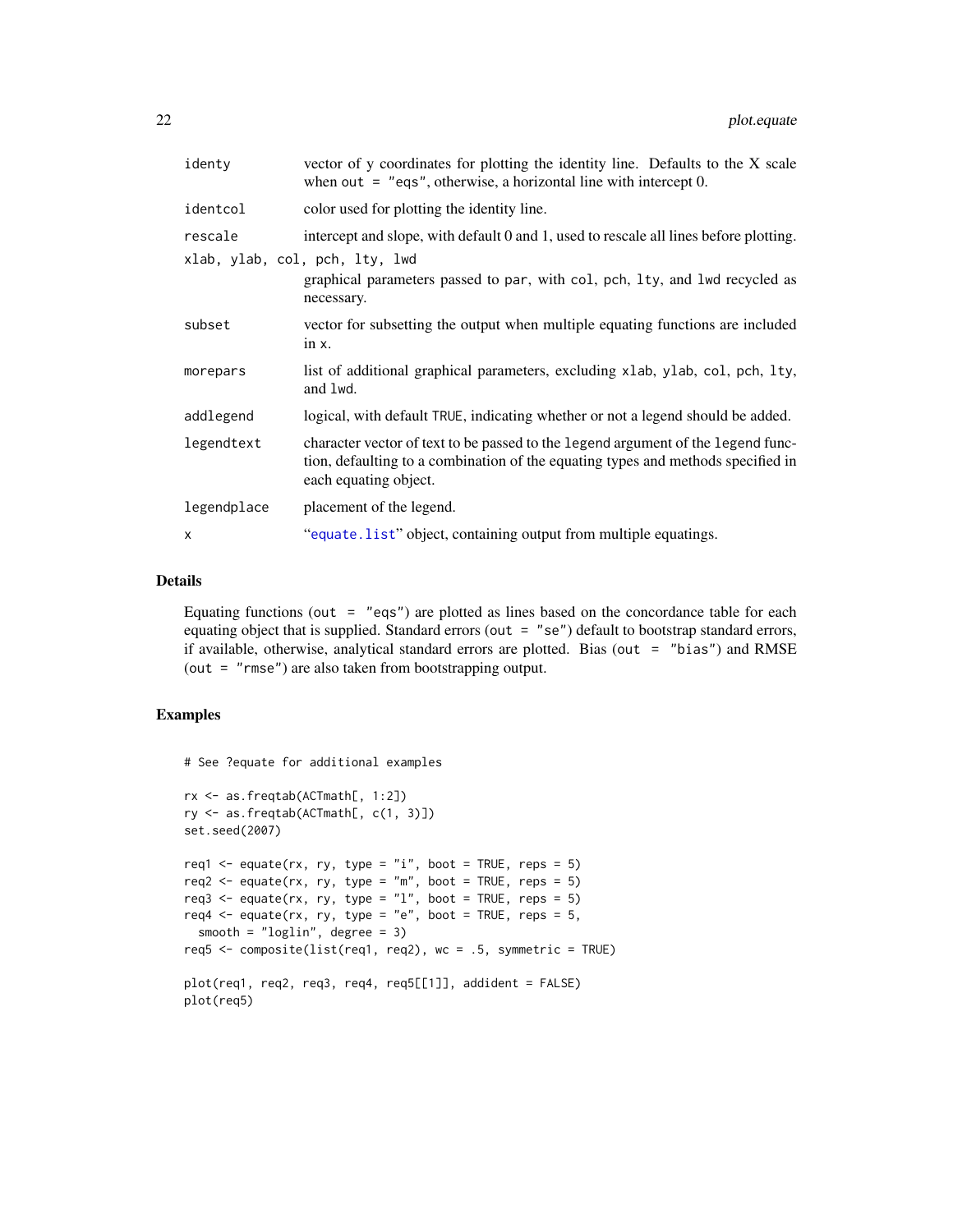<span id="page-22-1"></span><span id="page-22-0"></span>

#### Description

This function plots univariate and bivariate frequency tables of class "[freqtab](#page-13-1)".

# Usage

```
## S3 method for class 'freqtab'
plot(x, y = NULL, xcol = 1, ycol, pch = 16, ylty = 1,xlab = names(dimnames(x))[1], addlegend = !missing(y), legendtext, ...)
## S3 method for class 'freqtab'
points(x, xcol = 1, pch = 16, ds = 50, dm = 100, ...)
```
#### Arguments

| X          | univariate or bivariate score distribution of class "frequal".                                                                                                                            |
|------------|-------------------------------------------------------------------------------------------------------------------------------------------------------------------------------------------|
| у          | either an object of class "frequal", where frequencies will be extracted, or a<br>vector or matrix of frequencies, to be added to the plot of x. See below for<br>details.                |
| xcol, ycol | colors used in plotting x and y.                                                                                                                                                          |
| pch        | plotting symbol used to plot bivariate points.                                                                                                                                            |
| ylty       | line type used to plot frequencies in y.                                                                                                                                                  |
| xlab       | label for the x axis.                                                                                                                                                                     |
| addlegend  | logical indicating whether or not a legend should be added.                                                                                                                               |
| legendtext | character vector of text to be passed to the legend argument of the legend<br>function, defaulting to column names used in y.                                                             |
|            | further arguments passed to or from other methods, such as graphical parameters<br>besides col, type, and pch.                                                                            |
| ds, dm     | integers for the scaling and center of the RGB density values, with defaults of<br>50 and 100. These are used to convert the observed counts in x to the [0, 255]<br>range of RGB values. |

#### Details

For the points method, a scatterplot for x is added to the current opened plot.

For the plot method, when x is univariate, i.e, having 2 columns, a frequency plot is created for x. When x is bivariate, e.g., coming from a single group equating design or one form of a nonequivalent groups design, a scatterplot is produced with frequency plots for the marginal distributions.

y is used to superimpose lines, e.g., smoothed frequencies, over the (marginal) frequencies of x.

Colors must be specified using xcol and ycol. When ycol is missing, a vector of colors is created using rainbow(ncol(y)).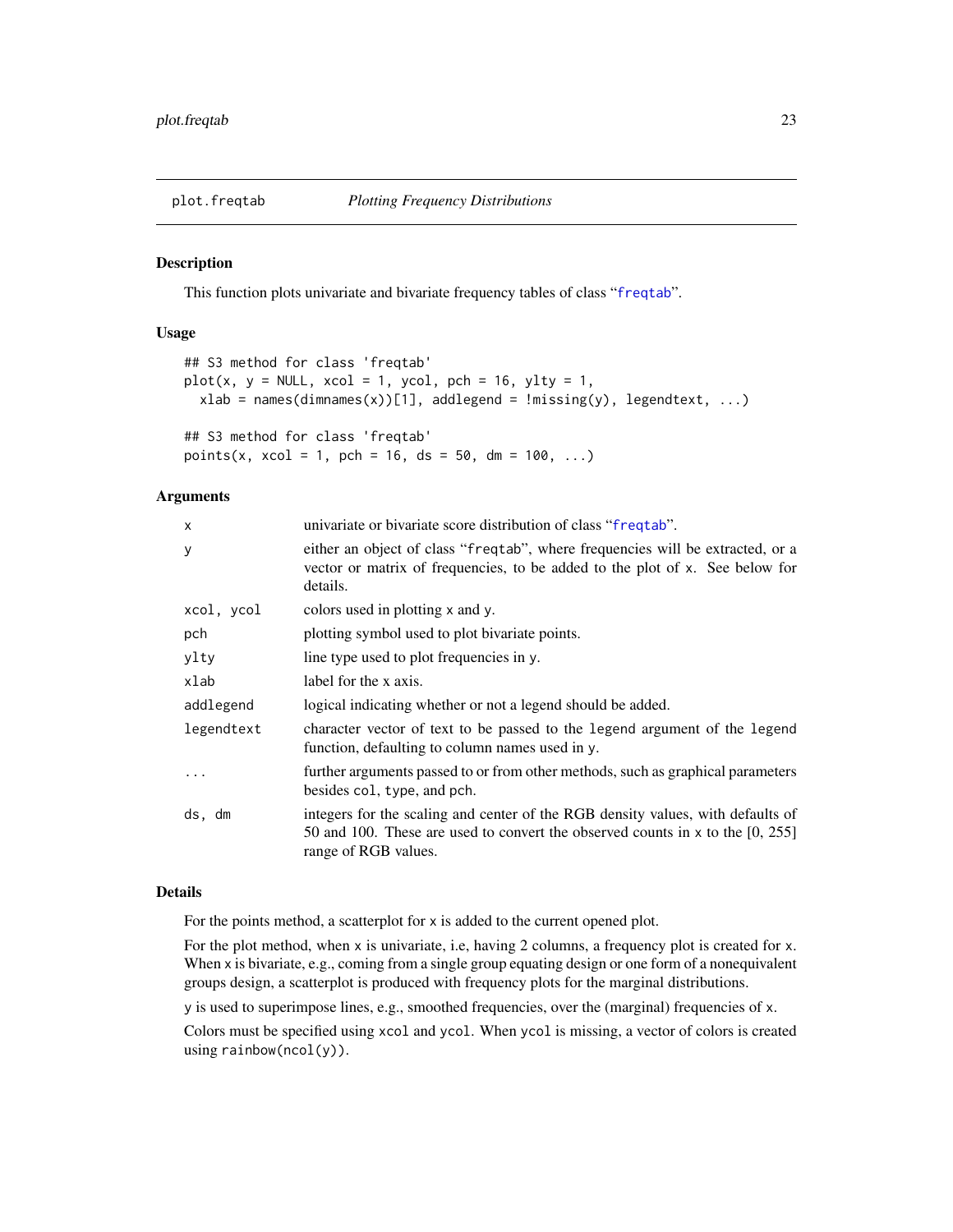### Value

The univariate option produces a single line plot of type  $=$  "h". Frequencies from y are then superimposed. The bivariate option produces a scatterplot with a marginal frequency plot for each distribution.

#### Author(s)

Anthony Albano <tony.d.albano@gmail.com>

# See Also

[plot.table](#page-0-0), [plot.equate](#page-20-1), [lines](#page-0-0), [points](#page-0-0)

# Examples

```
x \leftarrow freqtab(KBneat$x, scales = list(0:36, 0:12))
plot(x)
xs \leftarrow loglinear(x, degrees = c(4, 1),
  stepup = TRUE, showWarnings = FALSE)
plot(x, xs, lwd = 2)
```
<span id="page-23-1"></span>

| presmoothing |  | <b>Frequency Distribution Presmoothing</b> |
|--------------|--|--------------------------------------------|
|              |  |                                            |

#### <span id="page-23-2"></span>Description

These functions are used to smooth frequency distributions.

#### Usage

```
presmoothing(x, ...)
## Default S3 method:
presmoothing(x, smoothmethod = c("none", "average", "bump",
  "loglinear"), jmin, asfreqtab = TRUE, \ldots)
## S3 method for class 'formula'
presmoothing(x, data, ...)
loglinear(x, scorefun, degrees = list(4, 2, 2), grid, rimpossible,asfreqtab = TRUE, models, stepup = !missing(models), compare = FALSE,
  choose = FALSE, choosemethod = c("chi", "aic", "bic"), chip,verbose = FALSE, ...)freqbump(x, jmin = 1e-06, asfreqtab = FALSE, ...)
```
<span id="page-23-0"></span>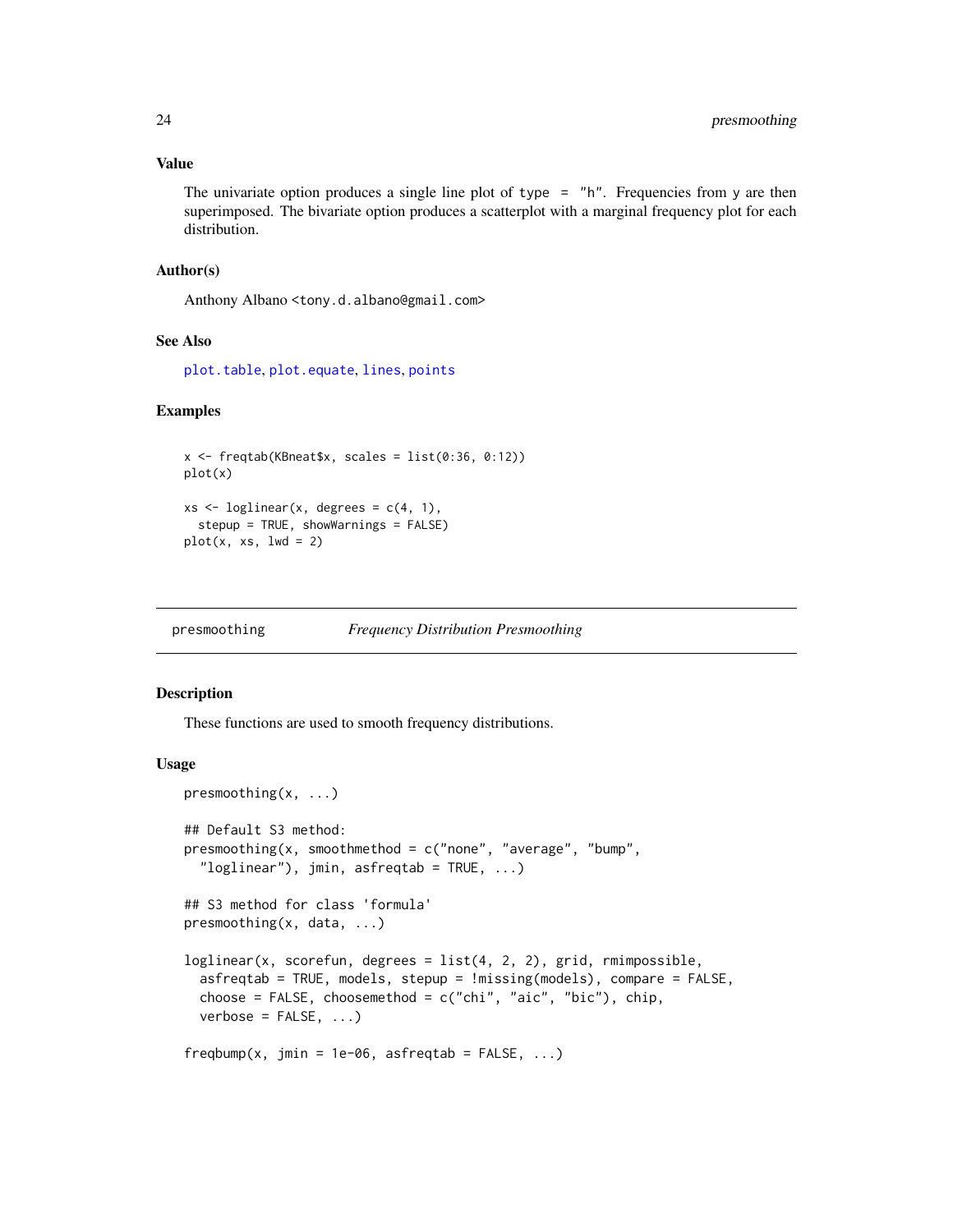$frequency(x, jmin = 1, asfreqtab = FALSE, ...)$ 

# Arguments

| X            | either an object of class "freqtab" specifying a univariate or multivariate score<br>distribution, or a "formula" object.                                                                                                                                                                                                                       |
|--------------|-------------------------------------------------------------------------------------------------------------------------------------------------------------------------------------------------------------------------------------------------------------------------------------------------------------------------------------------------|
| .            | further arguments passed to other methods. For presmoothing, these are passed<br>to loglinear and include those listed above.                                                                                                                                                                                                                   |
| smoothmethod | character string indicating the smoothing method to be used by presmoothing.<br>"none" returns unsmoothed frequencies, "bump" adds a small frequency to each<br>score value, "average" imputes small frequencies with average values, and<br>"loglinear" fits loglinear models. See below for details.                                          |
| jmin         | for smoothmethod = "average", the minimum frequency, as an integer, below<br>which frequencies will be replaced (default is 1). for smoothmethod = "bump",<br>the value to be added to each score point (as a probability, with default 1e-6).                                                                                                  |
| asfreqtab    | logical, with default TRUE, indicating whether or not a frequency table should be<br>returned. For smoothmethod = "average" and smoothmethod = "bump", the<br>alternative is a vector of frequencies. For loglinear, there are other options.                                                                                                   |
| data         | an object of class "freqtab".                                                                                                                                                                                                                                                                                                                   |
| scorefun     | matrix of score functions used in loglinear presmoothing, where each column<br>includes a transformation of the score scale or interactions between score scales.<br>If missing, degrees and xdegree will be used to construct polynomial score<br>functions.                                                                                   |
| degrees      | list of integer vectors, each one indicating the maximum polynomial score trans-<br>formations to be computed for each variable at a given order of interactions.<br>Defaults (degrees = $list(4, 2, 2)$ ) are provided for up to trivariate inter-<br>actions. degrees are ignored if scorefun or grid are provided. See below for<br>details. |
| grid         | matrix with one column per margin in x and one row per term in the model. See<br>below for details.                                                                                                                                                                                                                                             |
| rmimpossible | integer vector indicating columns in x to be used in removing impossible scores<br>before smoothing, assuming internal anchor variables. Impossible scores are<br>kept by default. See below.                                                                                                                                                   |
| models       | integer vector indicating which model terms should be grouped together when<br>fitting multiple nested models. E.g., models = $c(1, 1, 2, 3)$ will compare<br>three models, with the first two terms in model one, the third term added in<br>model two, and the fourth in model three.                                                         |
| stepup       | logical, with default FALSE, indicating whether or not multiple nested models<br>should be automatically fit. If TRUE and models is missing, an attempt will<br>be made to create it using grid and/or degrees. Otherwise, in the absence of<br>models, each column in scorefun will define a new sequential model.                             |
| compare      | logical, with default FALSE, indicating whether or not fit for nested models<br>should be compared. If TRUE, stepup is also set to TRUE and only results from<br>the model fit comparison are returned, that is, verbose is ignored.                                                                                                            |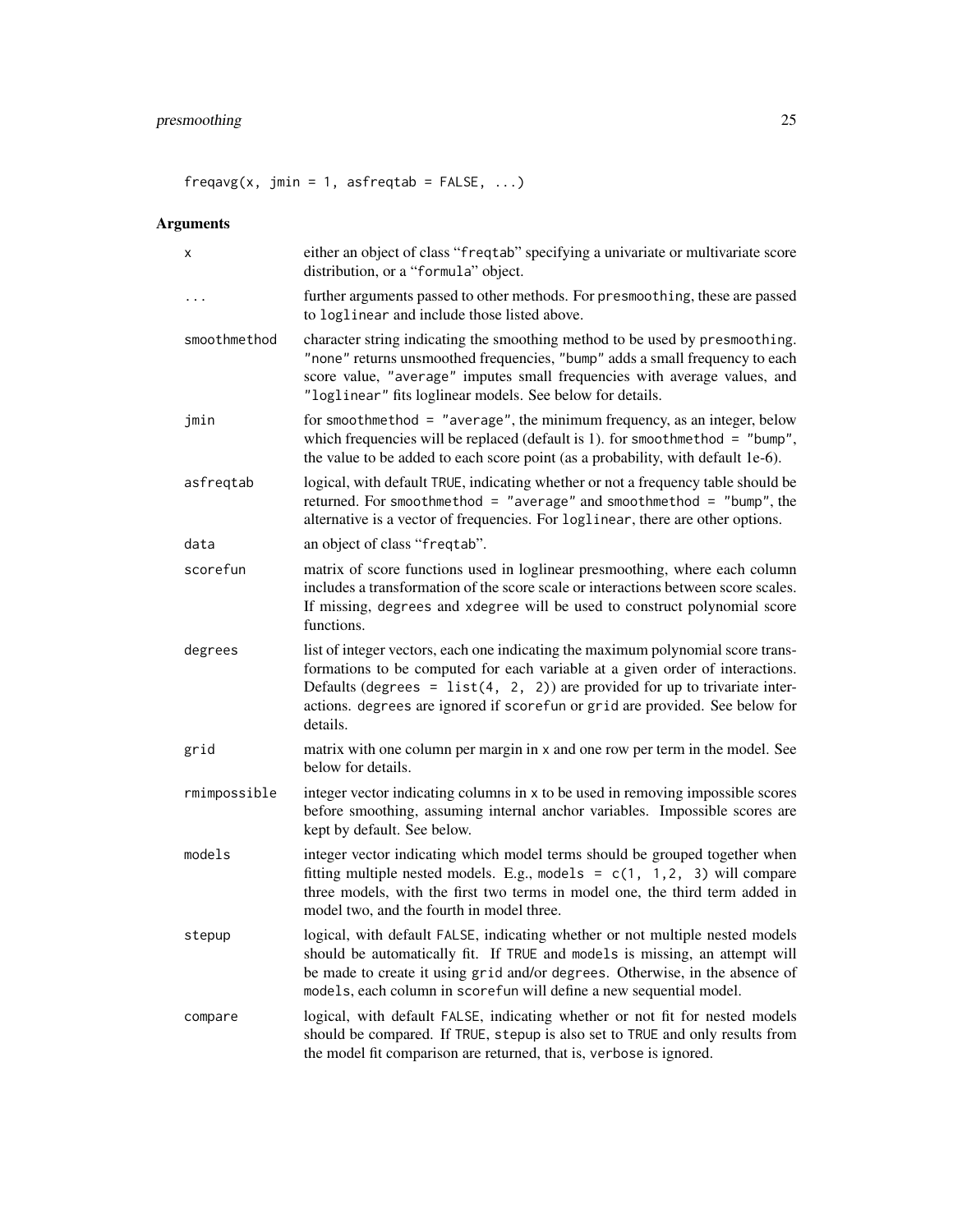<span id="page-25-0"></span>

| choose       | logical, with default FALSE, indicating whether or not the best-fitting model<br>should be returned after comparing fit of nested models. Useful for automat-<br>ing model selection in simulations.                                         |
|--------------|----------------------------------------------------------------------------------------------------------------------------------------------------------------------------------------------------------------------------------------------|
| choosemethod | string, indicating the method for selecting a best-fitting model when choose = TRUE.<br>"chi" selects the most complex model with chi-square p-value below the crite-<br>rion in chip. Remaining methods choose the model with lowest value. |
| chip         | proportion specifying the type-I error rate for model selection based on choose method = "chi".                                                                                                                                              |
| verbose      | logical, with default FALSE, indicating whether or not full glm output should be<br>returned.                                                                                                                                                |

# **Details**

Loglinear smoothing is a flexible procedure for reducing irregularities in a frequency distribution prior to equating, where the degree of each polynomial term determines the specific moment of the observed distribution that is preserved in the fitted distribution (see below for examples). The loglinear function is a wrapper for [glm](#page-0-0), and is used to simplify the creation of polynomial score functions and the fitting and comparing of multiple loglinear models.

scorefun, if supplied, must contain at least one score function of the scale score values. Specifying a list to degrees is an alternative to supplying scorefun. Each list element in degrees should be a vector equal in length to the number of variables contained in x; there should also be one such vector for each possible level of interaction between the variables in x.

For example, the default degrees = list(4, 2, 2) is recycled to produce list( $c(4, 4, 4)$ ,  $c(2, 2, 2)$ ,  $c(2, 2, 2)$ ), resulting in polynomials to the fourth power for each univariate distribution, to the second power for each two-way interaction, and to the second power for the three-way interaction.

Terms can also be specified with grid, which is a matrix with each row containing integers specifying the powers for each variable at each interaction term, including main effects. For example, the main effect to the first power for the total score in a bivariate distribution would be  $c(1, 0)$ ; the interaction to the second power would be  $c(2, 2)$ .

stepup is used to run nested models based on subsets of the columns in scorefun. Output will correspond to models based on columns 1 and 2, 1 through 3, 1 through 4, to 1 through ncol(scorefun). This list of polynomial terms is then used to create a grid using expand.grid. The grid can also be supplied directly, in which case degrees will be ignored.

compare returns output as an anova table, comparing model fit for all the models run with stepup = TRUE, or by specifying more than one model in models. When choose = TRUE, the arguments choosemethod and chip are used to automatically select the best-fitting model based on the anova table from running compare.

The remaining smoothing methods make adjustments to scores with low or zero frequencies. smoothmethod = "bump" adds the proportion jmin to each score point and then adjusts the probabilities to sum to 1. smoothmethod = "average" replaces frequencies falling below the minimum jmin with averages of adjacent values.

#### Value

When smoothmethod = "average" or smoothmethod = "bump", either a smoothed frequency vector or table is returned. Otherwise, loglinear returns the following:

when compare = TRUE, an anova table for model fit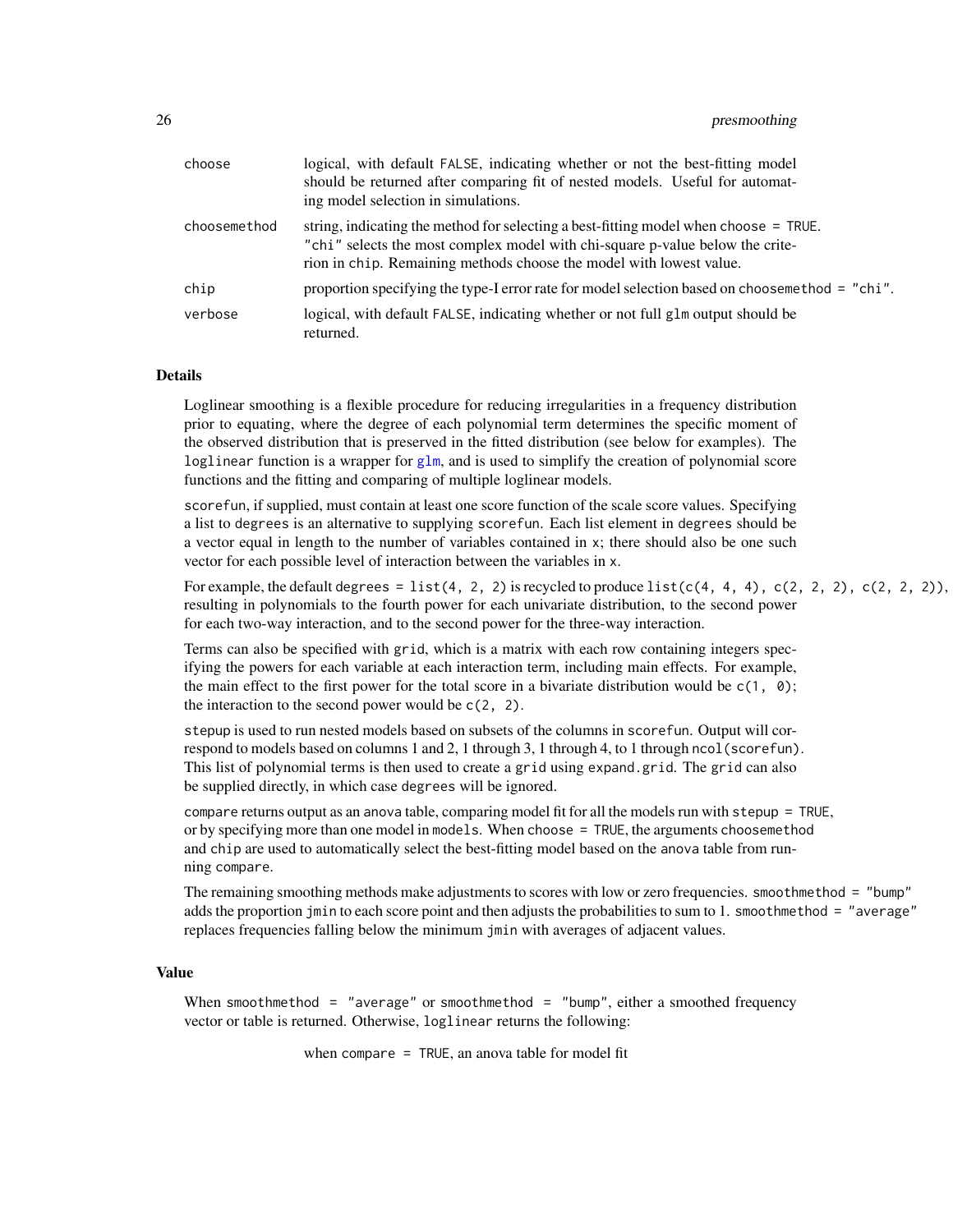<span id="page-26-0"></span>when asfreqtab = TRUE, a smoothed frequency table when choose = TRUE, a smoothed frequency table with attribute "anova" containing the model fit table for all models compared when verbose = TRUE, full glm output, for all nested models when stepup = TRUE when stepup = TRUE and verbose = FALSE, a data. frame of fitted frequencies, with one column per model

### Methods (by class)

- default: Default method for frequency tables.
- formula: Method for "formula" objects.

#### Author(s)

Anthony Albano <tony.d.albano@gmail.com>

#### References

Holland, P. W., and Thayer, D. T. (1987). *Notes on the use of log-linear models for fitting discrete probability distributions* (PSR Technical Rep. No. 87-79; ETS RR-87-31). Princeton, NJ: ETS.

Holland, P. W., and Thayer, D. T. (2000). Univariate and bivariate loglinear models for discrete test score distributions. *Journal of Educational and Behavioral Statistics, 25*, 133–183.

Moses, T., and Holland, P. W. (2008). *Notes on a general framework for observed score equating* (ETS Research Rep. No. RR-08-59). Princeton, NJ: ETS.

Moses, T., and Holland, P. W. (2009). Selection strategies for univariate loglinear smoothing models and their effect on equating function accuracy. *Journal of Educational Measurement, 46*, 159–176. ETS.

Wang, T. (2009). Standard errors of equating for the percentile rank-based equipercentile equating with log-linear presmoothing. *Journal of Educational and Behavioral Statistics, 34*, 7–23.

#### See Also

[glm](#page-0-0), [loglin](#page-0-0)

#### Examples

```
set.seed(2010)
x <- round(rnorm(1000, 100, 15))
xscale <- 50:150
xtab \leftarrow freqtab(x, scales = xscale)# Adjust frequencies
plot(xtab, y = cbind(average = frequency(xtab)),bump = freqbump(xtab))# Smooth x up to 8 degrees and choose best fitting model
# based on aic minimization
```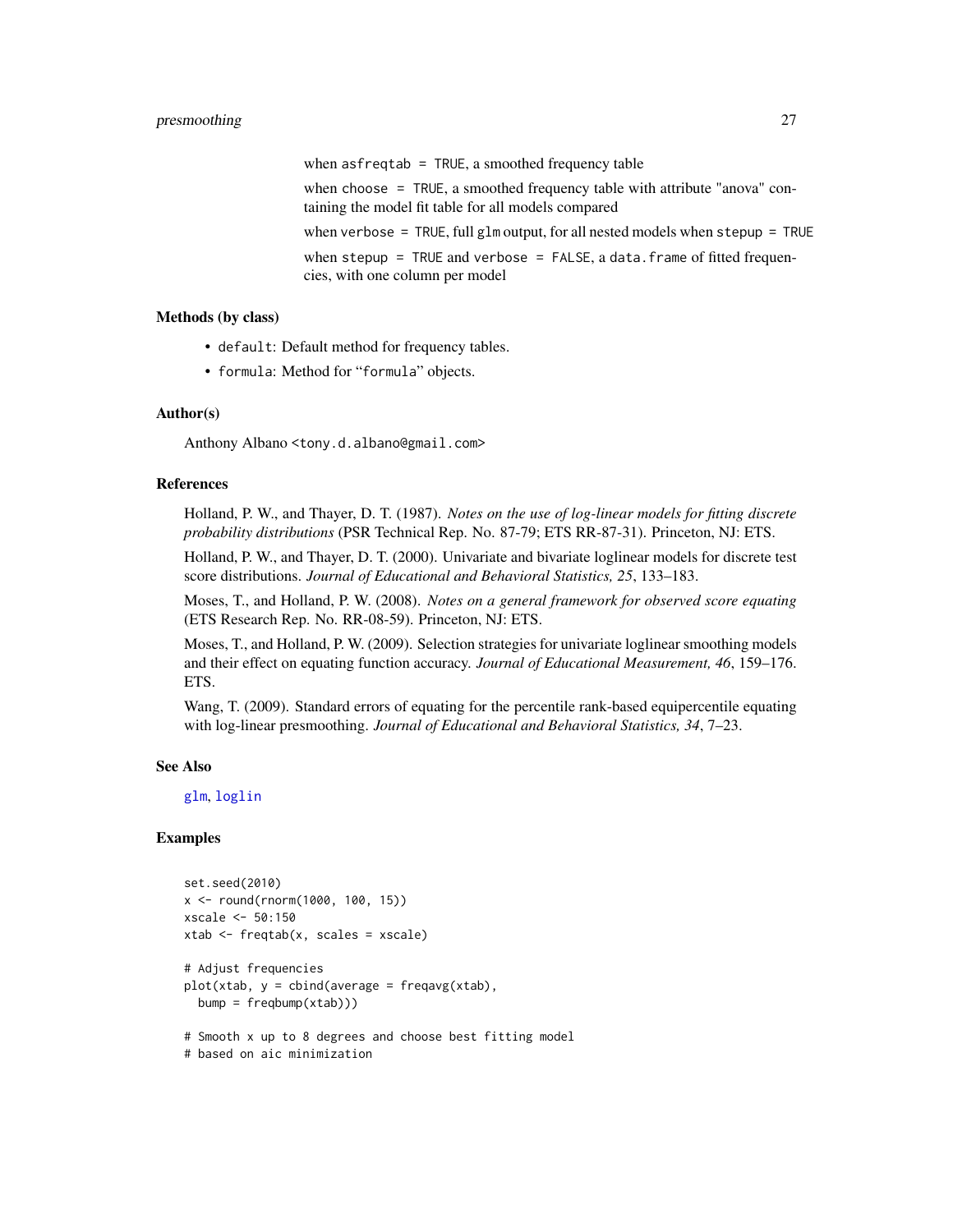```
xlog1 <- loglinear(xtab, degrees = 8,
  choose = TRUE, choosemethod = "aic")
plot(xtab, as.data.frame(xlog1)[, 2],
  legendtext = "degree = 3")
# Add "teeth" and "gaps" to x
# Smooth with formula interface
teeth <- c(.5, rep(c(1, 1, 1, 1, .5), 20))
xttab <- as.freqtab(cbind(xscale, c(xtab) * teeth))
xlog2 \le - presmoothing(\sim poly(total, 3, raw = TRUE),xttab, showWarnings = FALSE)
# Smooth xt using score functions that preserve
# the teeth structure (also 3 moments)
teeth2 <- c(1, rep(c(0, 0, 0, 0, 1), 20))
xt.fun <- cbind(xscale, xscale^2, xscale^3)
xt.fun <- cbind(xt.fun, teeth2, xt.fun * teeth2)
xlog3 <- loglinear(xttab, xt.fun, showWarnings = FALSE)
# Plot to compare teeth versus no teeth
op <- par(no.readonly = TRUE)
par(mfrow = c(3, 1))plot(xttab, main = "unsmoothed", ylim = c(0, 30))plot(xlog2, main = "ignoring teeth", ylim = c(0, 30))plot(xlog3, main = "preserving teeth", ylim = c(0, 30))
par(op)
# Bivariate example, preserving first 3 moments of total
# and anchor for x and y, and the covariance
# between anchor and total
# see equated scores in Wang (2009), Table 4
xvtab <- freqtab(KBneat$x, scales = list(0:36, 0:12))
yvtab <- freqtab(KBneat$y, scales = list(0:36, 0:12))
Y <- as.data.frame(yvtab)[, 1]
V <- as.data.frame(yvtab)[, 2]
scorefun <- cbind(Y, Y^2, Y^3, V, V^2, V^3, V*Y)
wang09 <- equate(xvtab, yvtab, type = "equip",
  method = "chained", smooth = "loglin",
  scorefun = scorefun)
wang09$concordance
# Removing impossible scores has essentially no impact
xvlog1 <- loglinear(xvtab, scorefun, asfreqtab = FALSE)
xvlog2 <- loglinear(xvtab, scorefun, rmimpossible = 1:2)
plot(xvtab, cbind(xvlog1,
xvlog2 = as.data frame(xvlog2)[, 3])
```
px *Percentile Ranks and Cumulative Frequencies*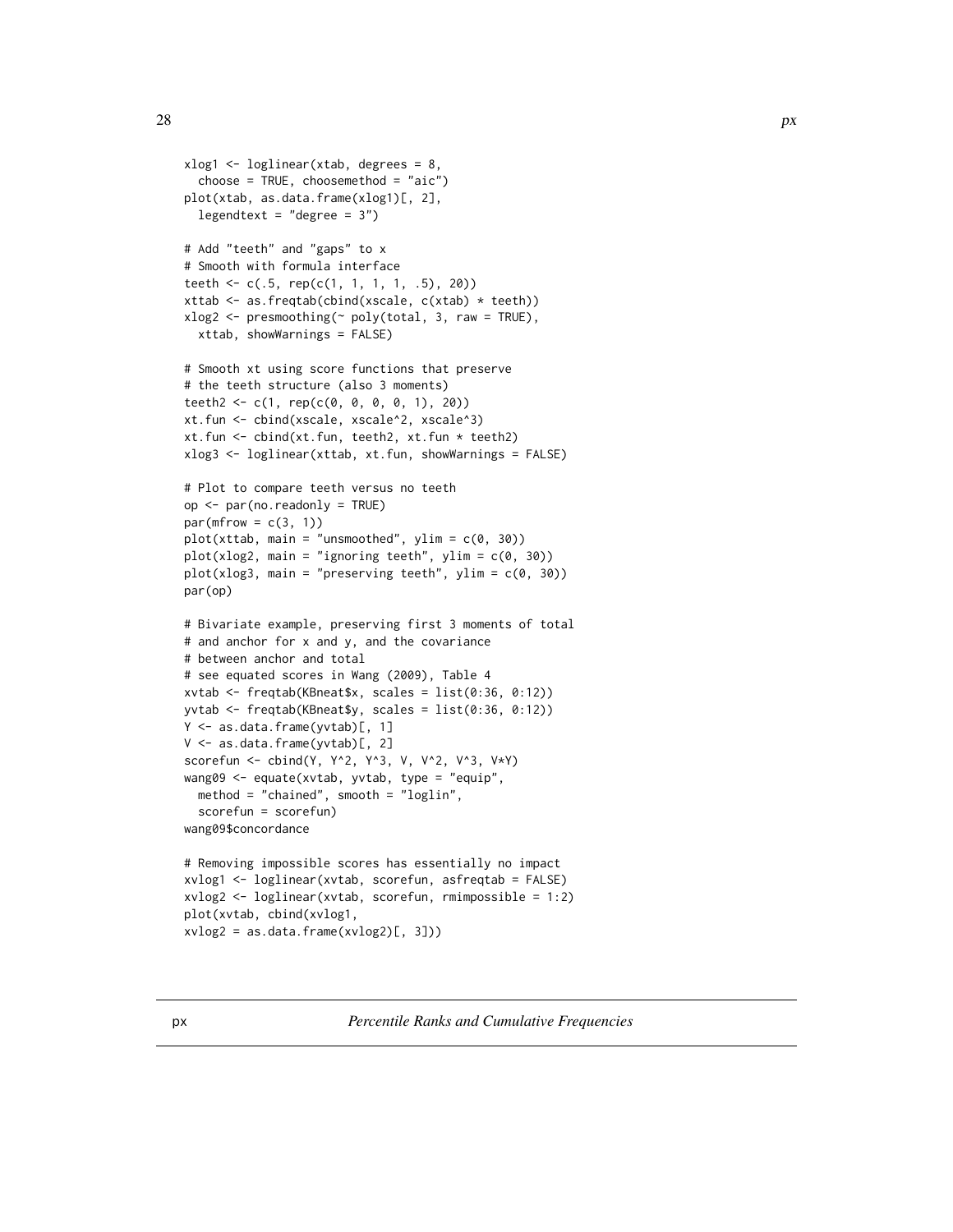#### Description

These functions compute percentile ranks and cumulative frequency distributions for frequency tables.

# Usage

```
px(x, ...)
## Default S3 method:
px(x, y, ys, ...)## S3 method for class 'freqtab'
px(x, margin = 1, y, y, margin = 1, ...)f(x, \ldots)## Default S3 method:
f(x, \ldots)## S3 method for class 'freqtab'
f(x, \text{margin} = 1, \ldots)
```
#### Arguments

| X               | either a vector of counts, or an object of class "frequal" from which counts<br>will be taken.                                                                                                                                                              |
|-----------------|-------------------------------------------------------------------------------------------------------------------------------------------------------------------------------------------------------------------------------------------------------------|
| $\ddots$ .      | further arguments passed to or from other methods.                                                                                                                                                                                                          |
| У               | an object of class "freqtab" when x is as well, otherwise, a vector or data. frame<br>of counts. See below for details.                                                                                                                                     |
| <b>ys</b>       | vector specifying the y score scale, when it is not contained in the first column<br>of y. If y can be converted to a data. frame, it is assumed to be univariate with<br>the first column containing the score scale and the second containing the counts. |
| margin, ymargin |                                                                                                                                                                                                                                                             |
|                 | integers specifying the margins for which frequencies or percentile ranks will be<br>returned. margin applies to x and ymargin to y.                                                                                                                        |

#### Details

These functions compute percentile ranks and cumulative frequencies for a univariate distribution, and percentile ranks from one univariate distribution (x) corresponding to score values in another (y).

# Value

A vector is returned containing either percentile ranks or cumulative frequencies with length equal to length(x).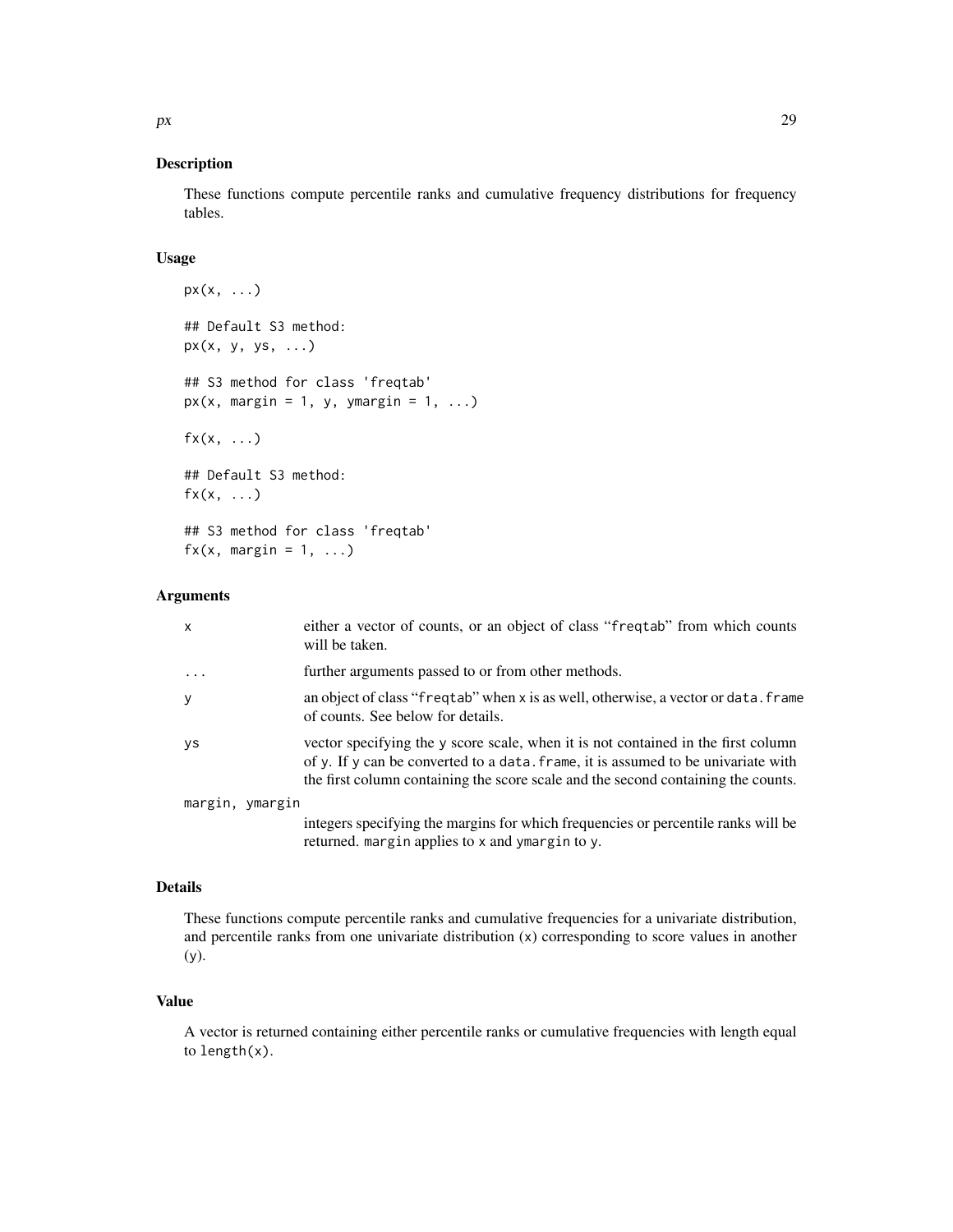#### <span id="page-29-0"></span>Author(s)

Anthony Albano <tony.d.albano@gmail.com>

#### See Also

[freqtab](#page-13-1)

#### Examples

```
x \le - as.freqtab(ACTmath[, 1:2], drop = TRUE)
y <- as.freqtab(ACTmath[, c(1, 3)], drop = TRUE)
# Percentile ranks for the x scale
round(px(x), 3)# Percentile ranks in y for x each score
round(px(x, y = y), 3)# Cumulative frequency distribution for x
round(fx(x), 3)
```
<span id="page-29-1"></span>summary.freqtab *Descriptive Statistics for Frequency Tables*

### Description

These functions return descriptive statistics for a frequency table of class "[freqtab](#page-13-1)".

# Usage

```
## S3 method for class 'freqtab'
summary(object, margin = seq(margins(object)), ...)
## S3 method for class 'freqtab'
mean(x, margin = 1, ...)sd.freqtab(x, margin = 1)
var.freqtab(x, margin = 1)
cov.freqtab(x, margin = seq(maxgins(x)))cor.freqtab(x, margin = seq(maxgins(x)))## S3 method for class 'freqtab'
min(x, margin = 1, ..., na.rm = FALSE)
```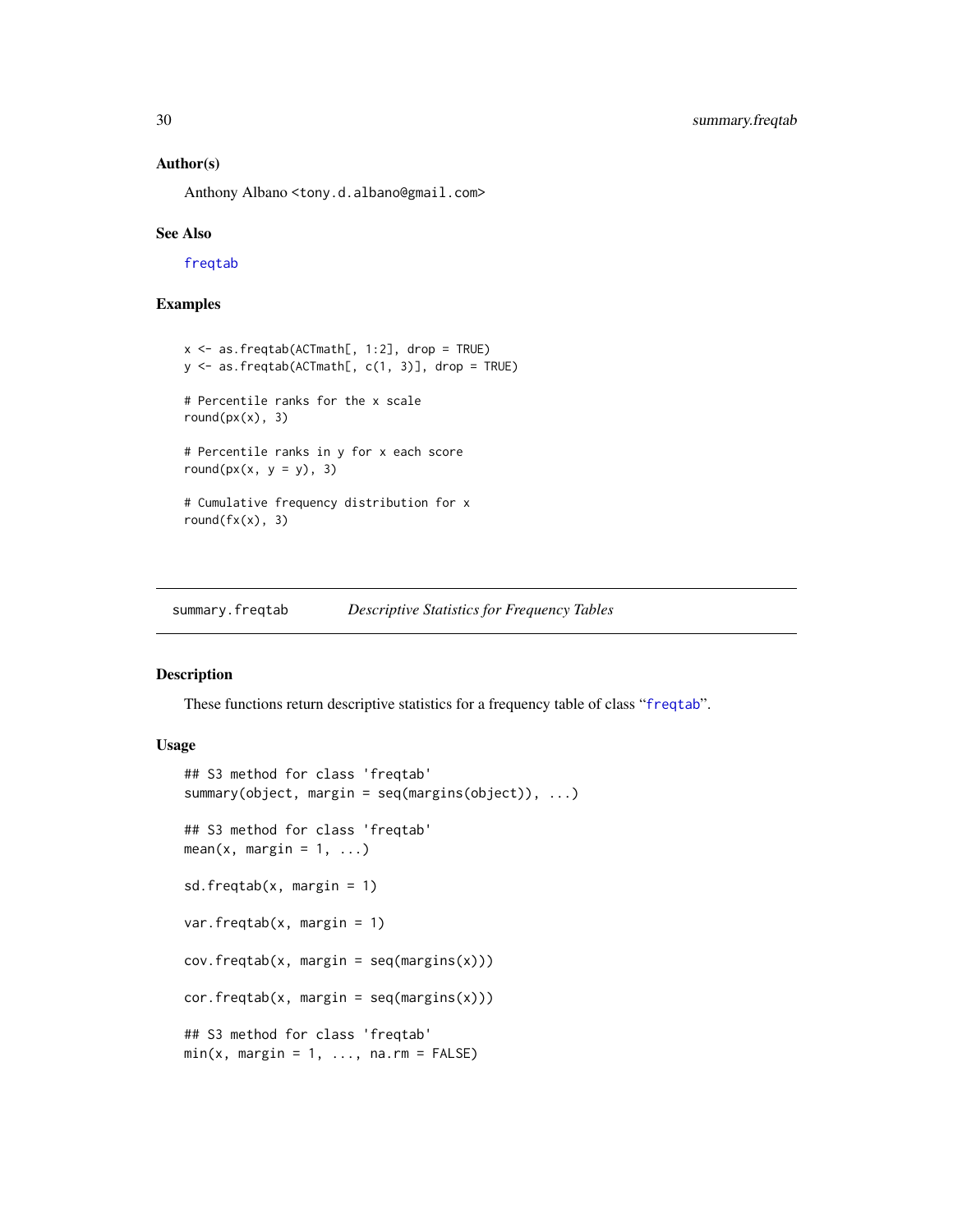```
## S3 method for class 'freqtab'
max(x, margin = 1, ..., na.rm = FALSE)## S3 method for class 'freqtab'
range(x, margin = 1, \ldots, na.rm = FALSE)
skew.freqtab(x, margin = 1)
kurt.freqtab(x, margin = 1)
```
#### Arguments

| object, x | object of class "freqtab".                                                                                                                                                                                                                            |
|-----------|-------------------------------------------------------------------------------------------------------------------------------------------------------------------------------------------------------------------------------------------------------|
| margin    | integer vector specifying the margin(s) for which summary statistics will be re-<br>turned. This defaults to 1 for univariate statistics, and $seq(maxgins(x))$ , i.e.,<br>all the margins, for multivariate statistics (covariance and correlation). |
| $\cdots$  | further arguments passed to or from other methods.                                                                                                                                                                                                    |
| na.rm     | logical indicating whether missing values should be removed, currently ignored<br>since frequency tables cannot contain missing values.                                                                                                               |

# Details

mean, sd.freqtab, var.freqtab, skew.freqtab, and kurt.freqtab return the mean, standard deviation, variance, skewness, and kurtosis. min and max return the minimum and maximum observed scores, and range returns both. cov.freqtab and cor.freqtab return the covariance and correlation matrices for one or more variables. summary returns univariate statistics across one or more margins.

#### Value

summary returns a data frame of summary statistics, including the mean, standard deviation, skewness, kurtosis, minimum, maximum, and number of observations for each variable in margin. Otherwise, a vector of length length(margin) is returned with the corresponding statistic for each variable.

### Author(s)

Anthony Albano <tony.d.albano@gmail.com>

#### See Also

[freqtab](#page-13-1)

# Examples

summary(as.freqtab(ACTmath[, 1:2]))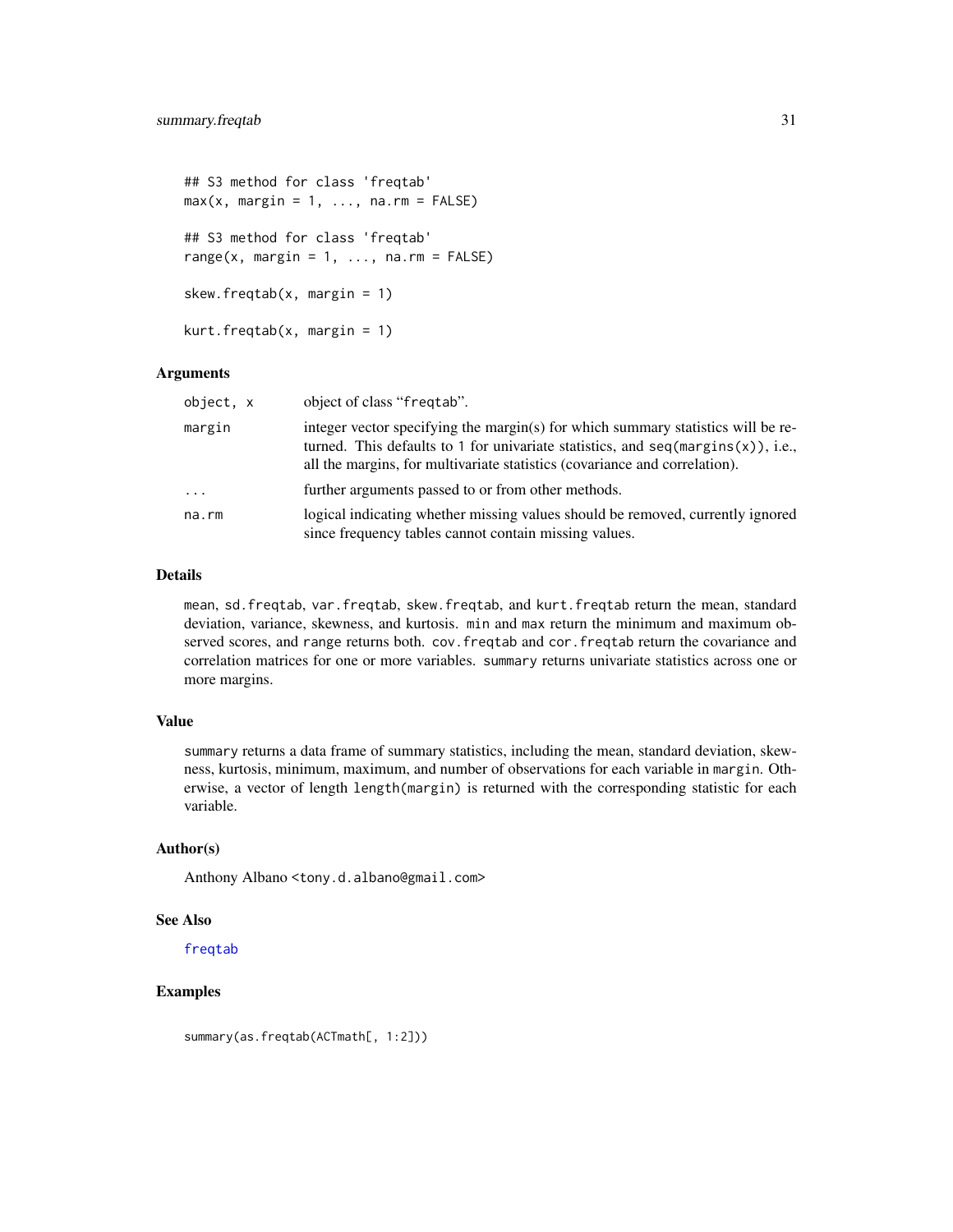# 32 summary.freqtab

```
ny <- freqtab(KBneat$y, scales = list(0:36, 0:12))
summary(ny)
cov.freqtab(ny)
```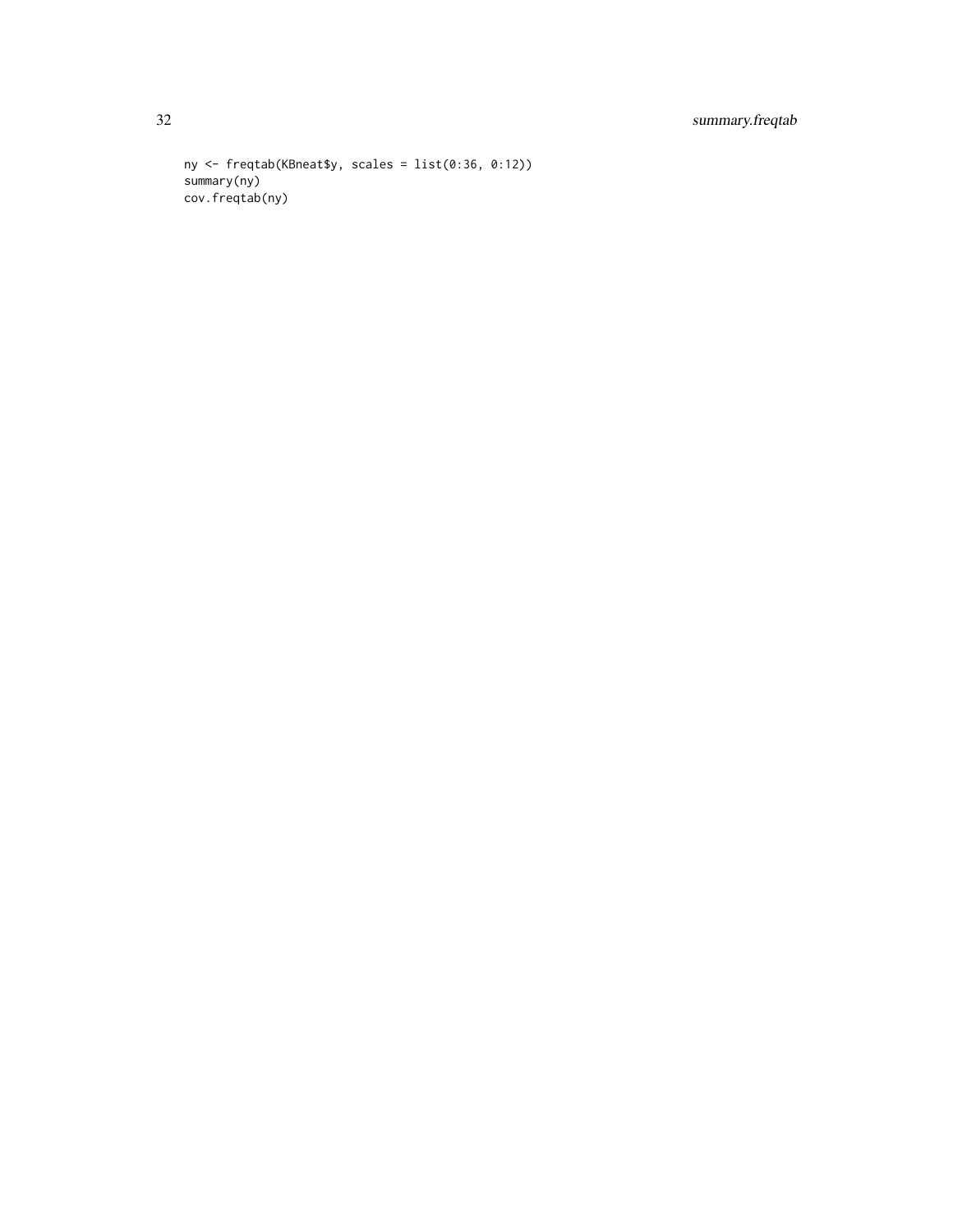# <span id="page-32-0"></span>**Index**

∗Topic datasets ACTmath, [3](#page-2-0) KBneat, [17](#page-16-0) PISA, [18](#page-17-0) ∗Topic methods bootstrap, [4](#page-3-0) composite, [6](#page-5-0) equate, [8](#page-7-0) freqtab, [14](#page-13-0) summary.freqtab, [30](#page-29-0) ∗Topic misc plot.bootstrap, [19](#page-18-0) plot.freqtab, [23](#page-22-0) ∗Topic models presmoothing, [24](#page-23-0) ∗Topic package equate-package, [2](#page-1-0) ∗Topic smooth presmoothing, [24](#page-23-0) ∗Topic univar px, [28](#page-27-0) ACTmath, [3](#page-2-0) as.data.frame.freqtab *(*freqtab*)*, [14](#page-13-0) as.freqtab *(*freqtab*)*, [14](#page-13-0) bfreqplot *(*plot.freqtab*)*, [23](#page-22-0) bootstrap, [4,](#page-3-0) *[9](#page-8-0)[–11](#page-10-0)*, *[13](#page-12-0)*, *[19,](#page-18-0) [20](#page-19-0)* composite, [6](#page-5-0) cor.freqtab *(*summary.freqtab*)*, [30](#page-29-0) cov.freqtab *(*summary.freqtab*)*, [30](#page-29-0) droplevels.freqtab *(*freqtab*)*, [14](#page-13-0) equate, *[3](#page-2-0)[–5](#page-4-0)*, *[7](#page-6-0)*, [8,](#page-7-0) *[16](#page-15-0)* equate-package, [2](#page-1-0)

freqavg, *[13](#page-12-0)* freqavg *(*presmoothing*)*, [24](#page-23-0)

equate.list, *[22](#page-21-0)*

freqbump, *[13](#page-12-0)* freqbump *(*presmoothing*)*, [24](#page-23-0) freqtab, *[4,](#page-3-0) [5](#page-4-0)*, [14,](#page-13-0) *[23](#page-22-0)*, *[30,](#page-29-0) [31](#page-30-0)* ftable, *[16](#page-15-0)* fx *(*px*)*, [28](#page-27-0) glm, *[26,](#page-25-0) [27](#page-26-0)* head.freqtab *(*freqtab*)*, [14](#page-13-0) KBneat, [17](#page-16-0) kurt.freqtab *(*summary.freqtab*)*, [30](#page-29-0) lines, *[24](#page-23-0)* loglin, *[27](#page-26-0)* loglinear, *[13](#page-12-0)* loglinear *(*presmoothing*)*, [24](#page-23-0) margin *(*freqtab*)*, [14](#page-13-0) margin.table, *[16](#page-15-0)* margins *(*freqtab*)*, [14](#page-13-0) max.freqtab *(*summary.freqtab*)*, [30](#page-29-0) mean.freqtab *(*summary.freqtab*)*, [30](#page-29-0) min.freqtab *(*summary.freqtab*)*, [30](#page-29-0) PISA, [18](#page-17-0) plot.bootstrap, *[5](#page-4-0)*, [19](#page-18-0) plot.equate, *[20](#page-19-0)*, [21,](#page-20-0) *[24](#page-23-0)* plot.freqtab, *[16](#page-15-0)*, [23](#page-22-0) plot.table, *[24](#page-23-0)* points, *[24](#page-23-0)* points.freqtab *(*plot.freqtab*)*, [23](#page-22-0) presmoothing, *[11](#page-10-0)*, [24](#page-23-0) px, [28](#page-27-0) range.freqtab *(*summary.freqtab*)*, [30](#page-29-0)

scales *(*freqtab*)*, [14](#page-13-0) sd.freqtab *(*summary.freqtab*)*, [30](#page-29-0) skew.freqtab *(*summary.freqtab*)*, [30](#page-29-0) summary.bootstrap *(*bootstrap*)*, [4](#page-3-0)